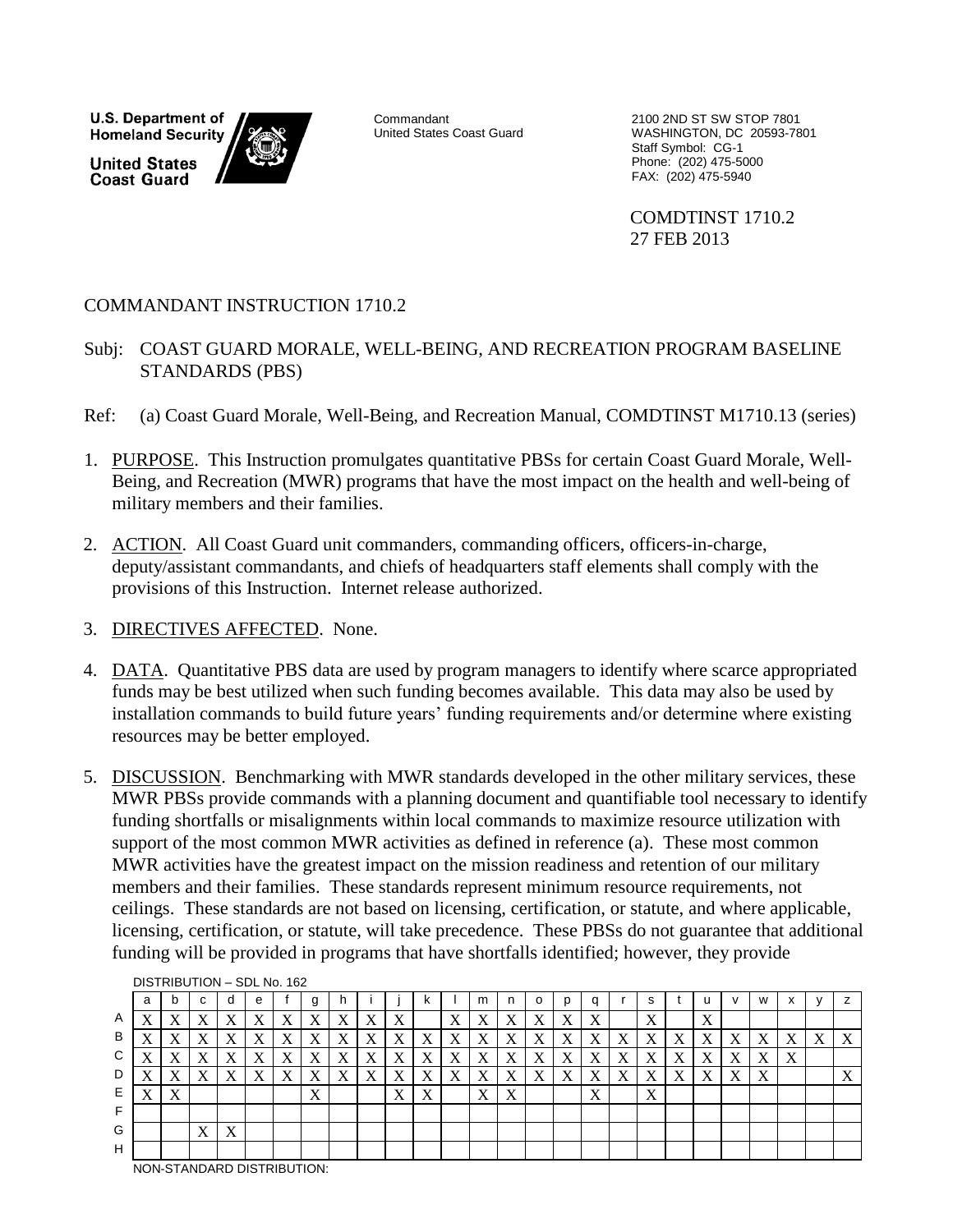quantifiable documentation to support resource requests within these programs. Additionally these PBSs will identify programs and activities that physically cannot be accommodated at many of our smaller field commands. The visibility of these programs and activities, and the value to mission readiness and retention of our military members and their families, will assist local commands in identifying similar programs with the local community or through the establishment of contracts for such services such as fitness centers. The long-term goal is to capture resource shortfalls through the Coast Guard Business Intelligence (CGBI) on-line technology for service wide consolidation and use as measures of human readiness and retention.

6. RECORDS MANAGEMENT CONSIDERATIONS. This Instruction has been thoroughly reviewed during the directives clearance process, and it has been determined there are no further records scheduling requirements, in accordance with Federal Records Act, 44 U.S.C. 3101 et seq., National Archives and Records Administration (NARA) requirements, and Information and Life Cycle Management Manual, COMDTINST M5212.12 (series).

#### 7. ENVIRONMENTAL ASPECT AND IMPACT CONSIDERATIONS.

- a. The development of this Instructions and the general policies contained within it have been thoroughly reviewed by the originating office in conjunction with the Office of Environmental Management, and are categorically excluded (CE) under current USCG CE # 33 from further environmental analysis, in accordance with Section 2.B.2. and Figure 2-1 of the National Environmental Policy Act (NEPA) Implementing Procedures and Policy for Considering Environmental Impacts, COMDTINST M16475.1 (series). Because this Instruction contains guidance on, and provisions for, compliance with applicable environmental mandates, Coast Guard categorical exclusion #33 is appropriate.
- b. This directive will not have any of the following: significant cumulative impacts on the human environment; substantial controversy or substantial change to existing environmental conditions; or inconsistencies with any Federal, State, or local laws or administrative determinations relating to the environment. All future specific actions resulting from the general policies in this Instruction must be individually evaluated for compliance with the NEPA, DHS, and Coast Guard NEPA policy, and compliance with all other environmental mandates. Due to the administrative and procedural nature of this Instruction, and the environmental guidance provided within it for compliance with all applicable environmental laws prior to promulgating any directive, all applicable environmental considerations are addressed appropriately in this Instruction.
- 8. FORMS/REPORTS. None.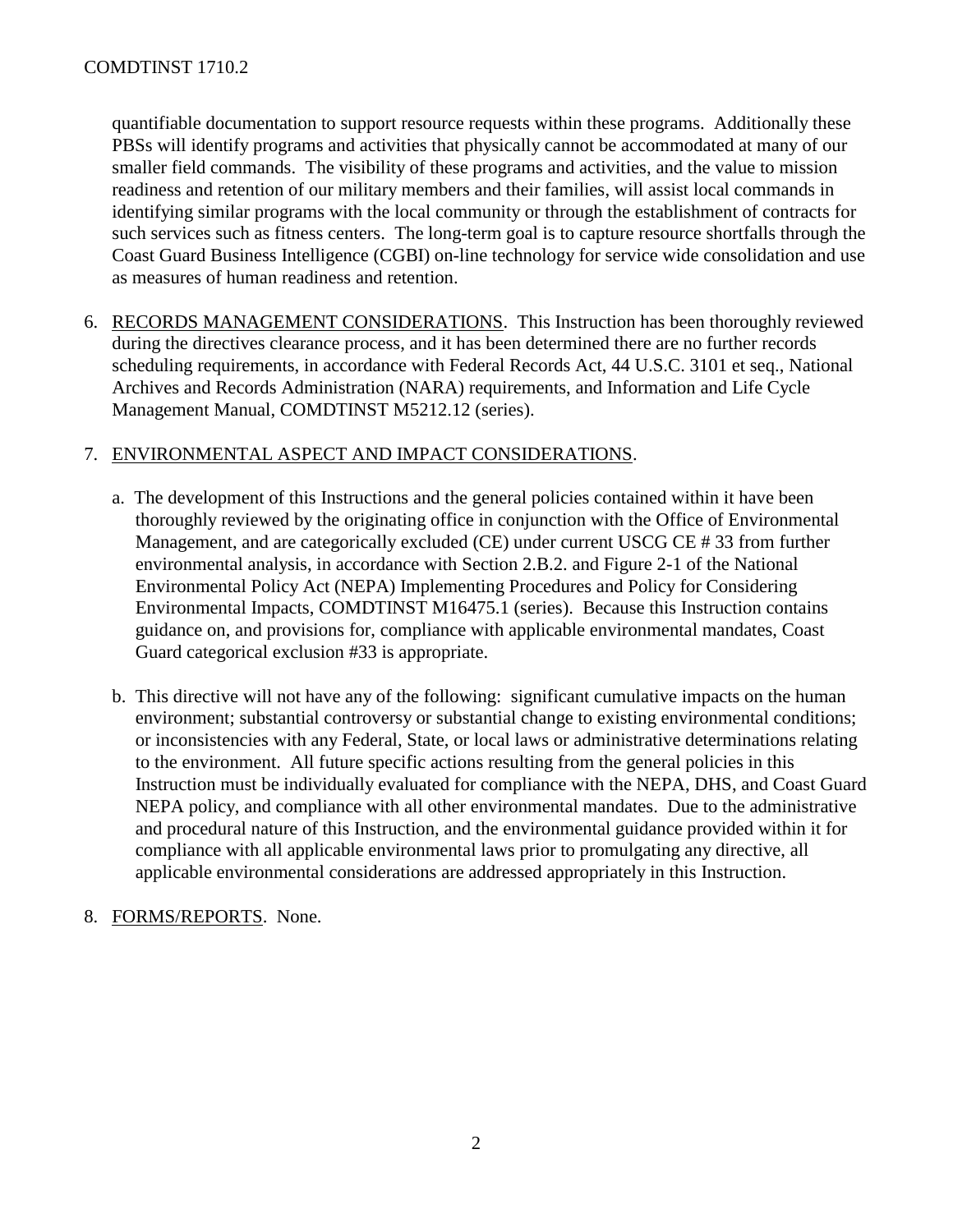9. DISCLAIMER. This document is intended to provide operational requirements for Coast Guard personnel and is not intended to, nor does it impose, legally-binding requirements on any party outside the Coast Guard.

> D. A. NEPTUN /s/ Rear Admiral, U. S. Coast Guard

Encl: (1) Coast Guard MWR Program Baseline Standards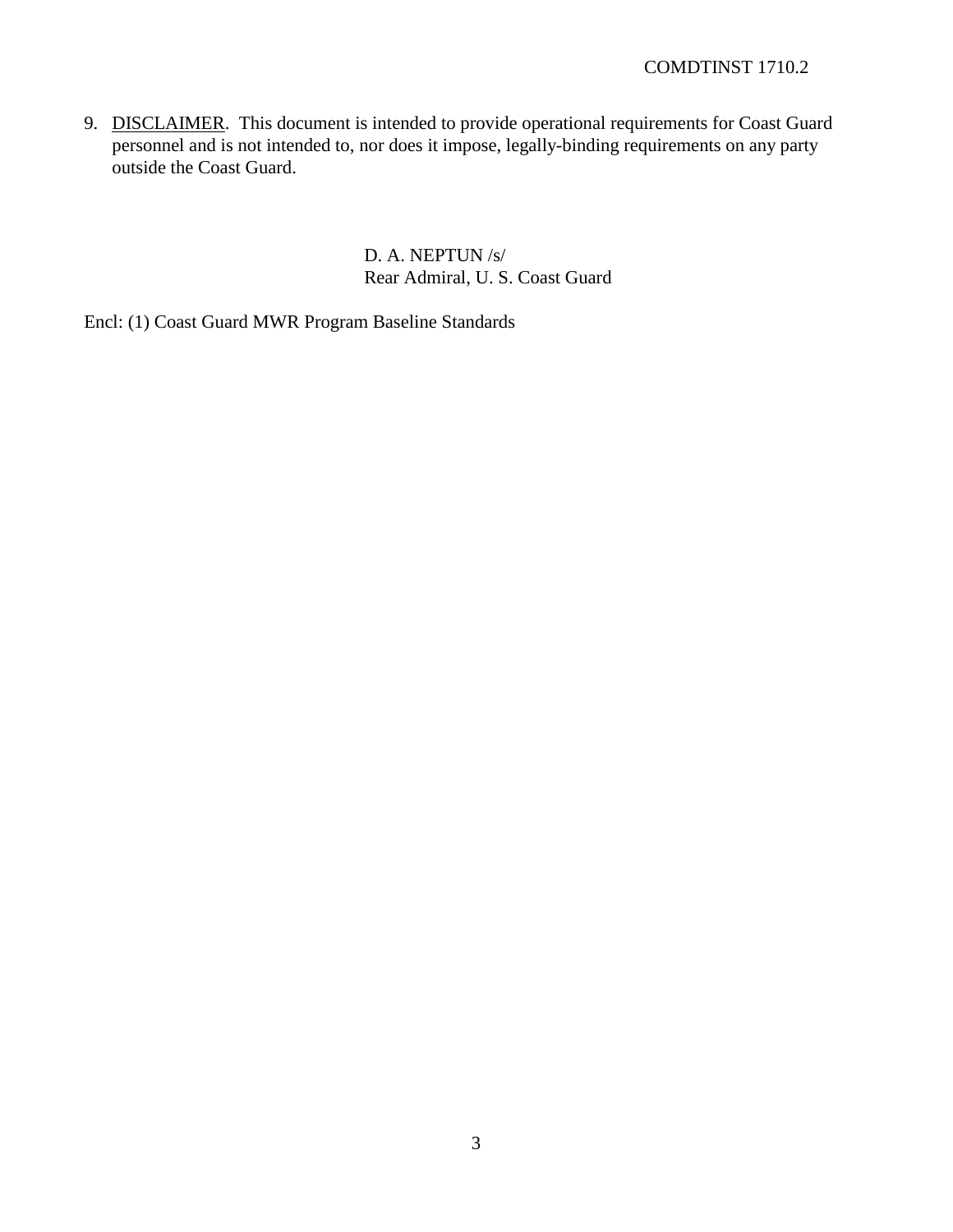# Coast Guard MWR Program Baseline Standards



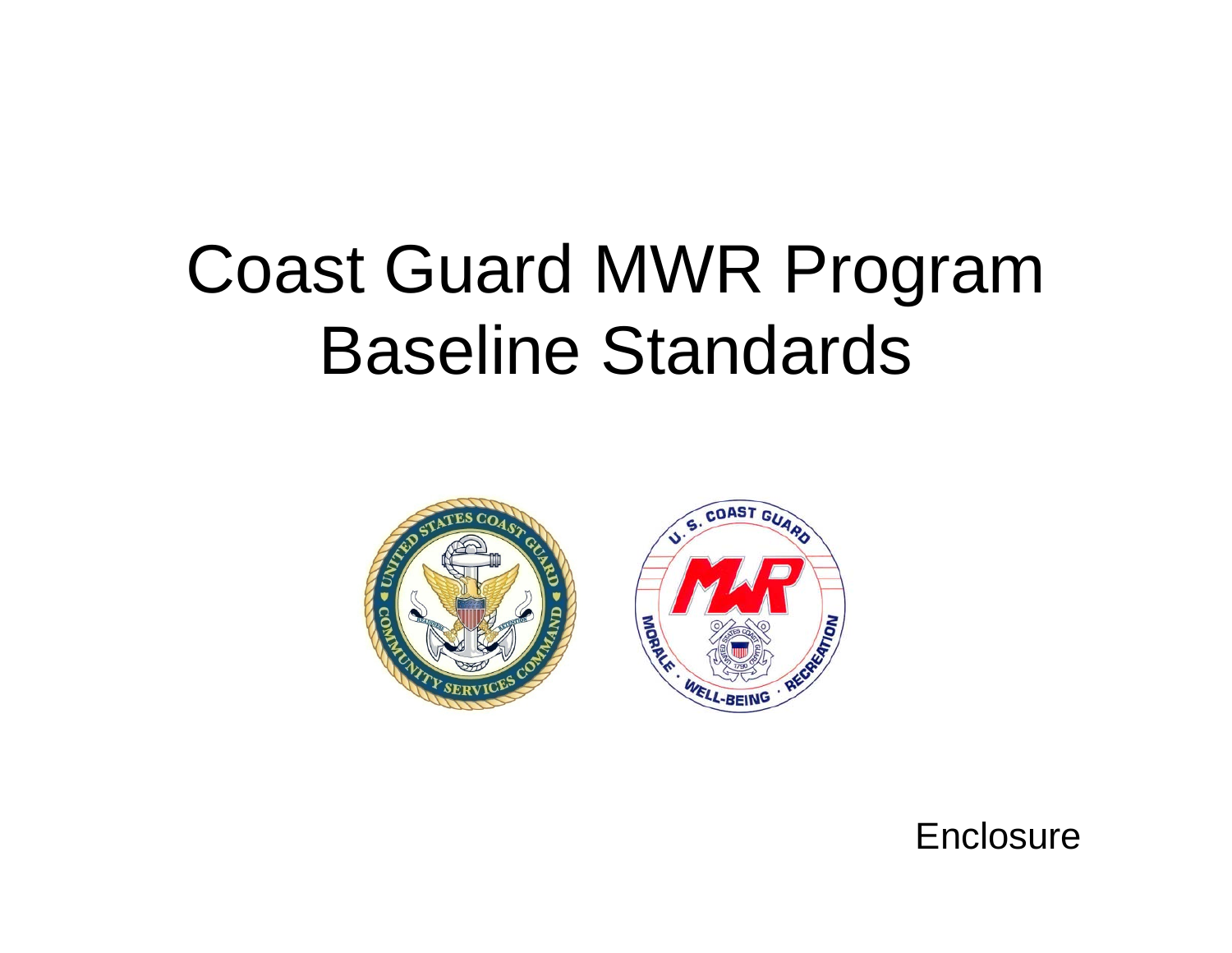# **Contents**

- 3 Overview
- 4 Population Definitions
- 5 Summary Page CAT A Activities
- 6-7 Gymnasium/Physical Fitness/Sports/Aquatic Training (GPFSAT)
- 8-9 General Libraries
- 10-11 Recreation Centers/Rooms
- 12-13 Promoting Activities for Single Sailors (PASS)
- 14-15 Shipboard Activities
- 16 Summary Page CAT B Activities
- 17-18 Arts and Crafts
- 19-21 Automotive Hobby Shops
- 22-23 Bowling Centers (16 lanes or less)
- 24-25 Outdoor Recreation (Includes Gear Checkout)
- 26-27 Information, Tickets, and Tours (ITT)
- 28-29 Recreational Swimming Pools
- 30-31 Sports Programs (Above Intramural Level)
- 32-33 Youth Activities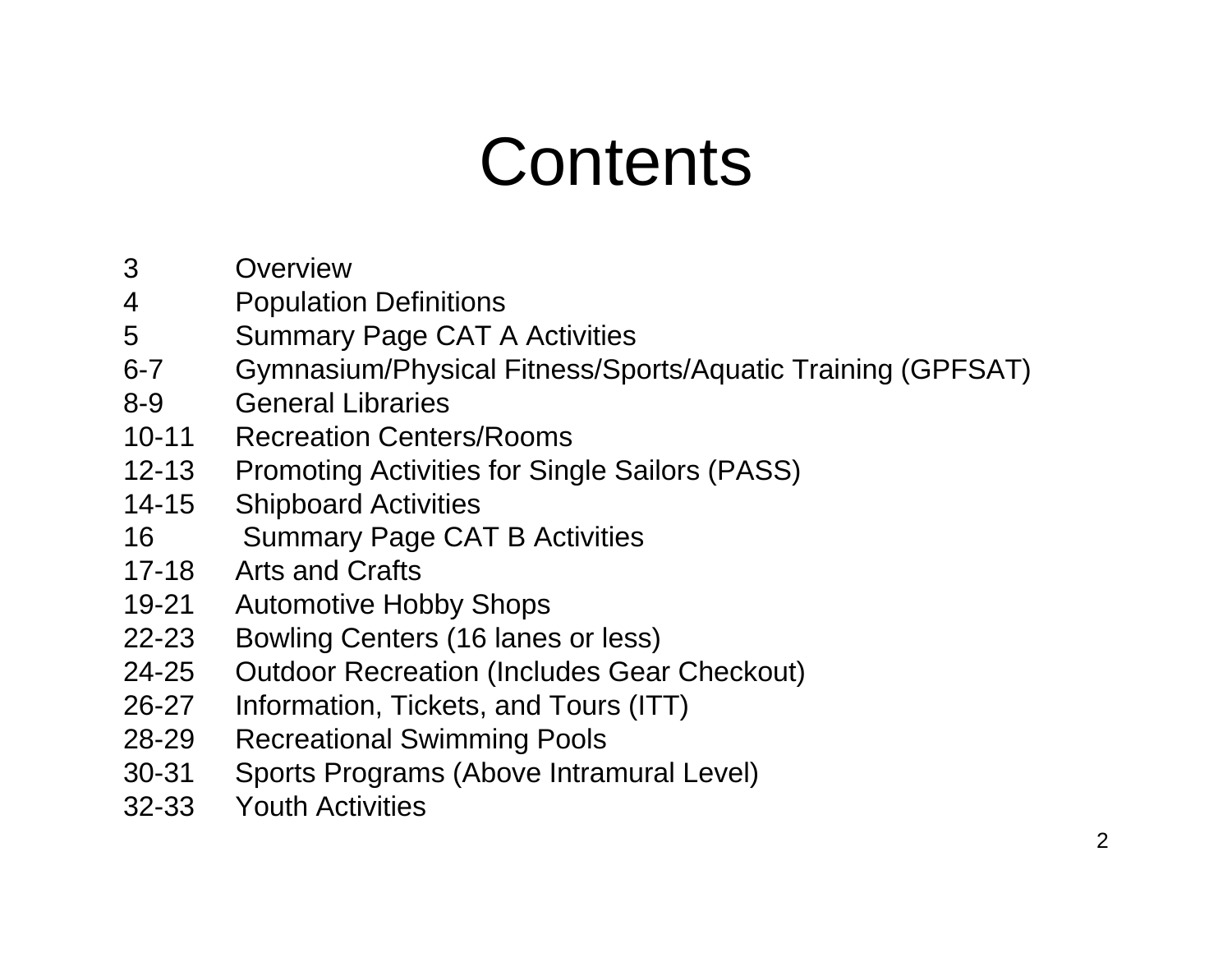# **Overview**

 The Coast Guard Morale, Well-Being, and Recreation (MWR) Program baseline Standards document provides the overall program standards developed by the Community Services Command (CSC) to establish a Coast Guard-wide measurement of MWR programs. These standards represent recommended *minimum* resource requirements, not ceilings. These standards are not based on licensing, certification, statue, or MWR requirements and where applicable licensing, certification, statue, or MWR requirements will take precedence. The desired outcome of the initiative is to help Coast Guard senior leadership make funding justifications, choices, and decisions about their locally owned and customer driven MWR programs. These following standards and program size categories were developed by benchmarking from the other Services to achieve a level of parity with DoD MWR programs. Industry standards were considered to develop these measurements to provide MWR programs similar to recreational programs in "any town" USA through the local city parks and recreation department. Primarily, the Navy and Army MWR programs were used to develop the measuring gauge to compare our programs. In the case of shipboard activities, the Navy standard was used to develop the Coast Guard measuring tool. The DoD "small program" population is the standard for the Coast Guard "large program" standard, and the DoD "extra small program" for the Coast Guard "medium program." Coast Guard programs smaller than medium were developed from a reasonable percentage while not exceeding the DoD standard.

MWR program standards data may be used by program managers as a planning document and to build future years' funding requirements. The MWR Director/Officer can use these standards to assess their MWR program shortfalls and resource needs in the MWR activities covered by these standards. This data will be useful to determine shortfalls, if any, in local resources necessary to provide MWR programs at an installation. It is not expected that all commands will meet these standards in all program areas. In such instances where resources/facilities do not exist, if customer demand warrants, there is opportunity to provide MWR programs/services through contracted arrangements, other Services, or the local economy.

MWR program standards have been developed to measure the elements of Personnel, Facilities, Programs, Equipment, and Administration for Gymnasium/Physical Fitness/Sports/Aquatic Training (GPFSAT), General Libraries, Recreation Centers/Rooms, Promoting Activities for Single Sailors (PASS), Shipboard Activities, Arts and Crafts, Automotive Hobby Shops, Bowling Centers (16 lanes or less), Outdoor Recreation (Includes Gear Checkout), Information, Tickets, and Tours, Recreational Swimming Pools, and Youth Activities. While there are many more MWR activities as defined in the Coast Guard Morale, Well-Being, and Recreation Manual, COMDTINST M1710.13(series), standards have not currently been developed for all of them. The standards developed here are for those most popular category A and B activities that can be reasonably provided by Coast Guard commands, typically limited by space and resources.

Reference: (a) COMDTINST M1710.13(series)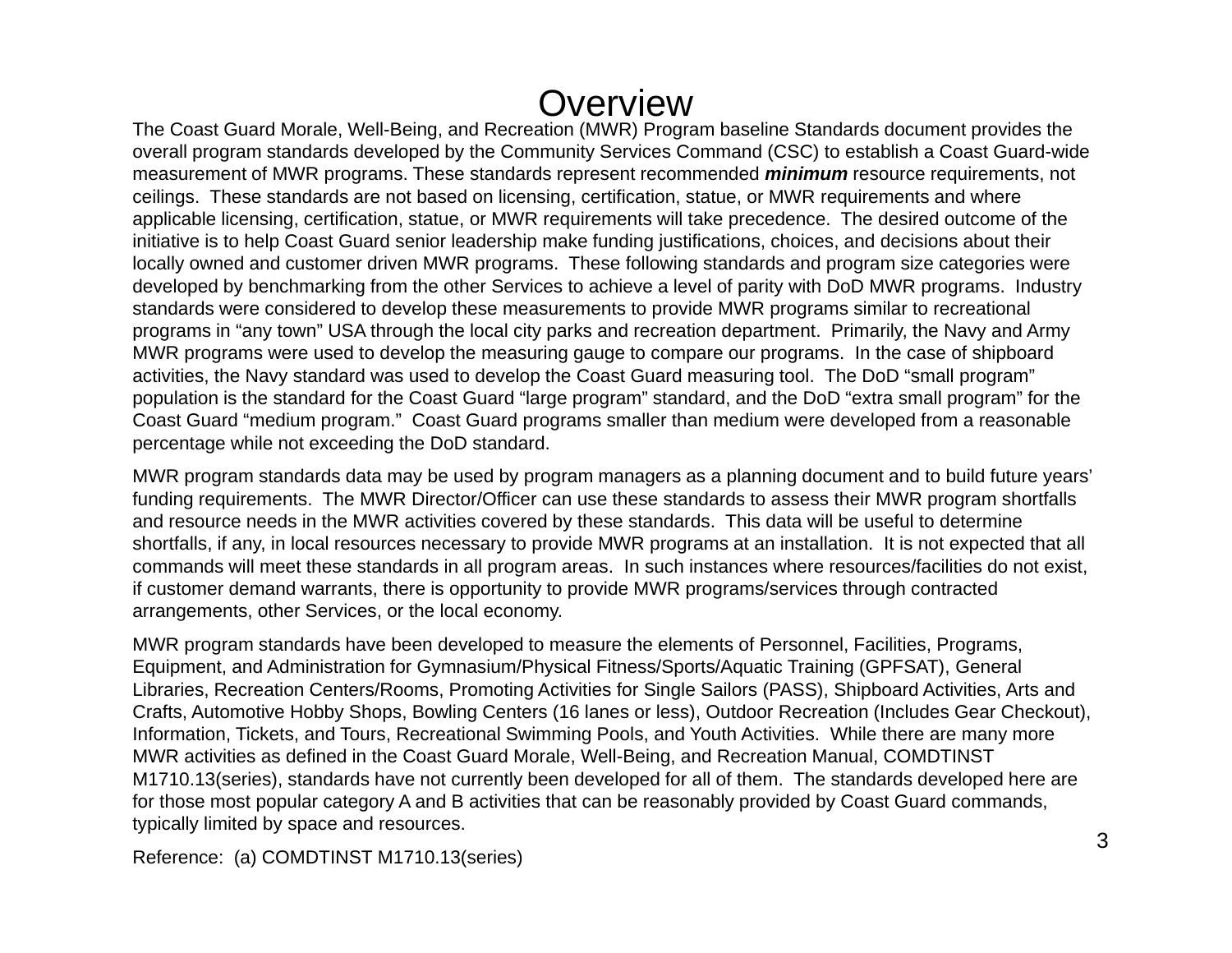# Population Definitions

 $\mathbf{r} = \mathbf{r}$ Installation population is used to determine the installation category of measurement for the MWR program. When calculating the appropriate size of the population supported, the population of all tenant commands should be considered by the host unit. The population number for a unit is obtained from the personnel allowance list (PAL). Following are the populations to determine installation size:

Large: 1001 and higher active duty

Medium: 501-1000 active duty

Small: 101-500 active duty

Extra Small: 1-100 active duty

Cutter classes are used to determine the size measurement for shipboard MWR programs. The population number for a cutter is obtained from the personnel allowance list (PAL). Following are the populations to determine shipboard MWR program size:

Large: 101 and higher Medium: 45-100 Small: 15-44 Extra Small: 1-14 4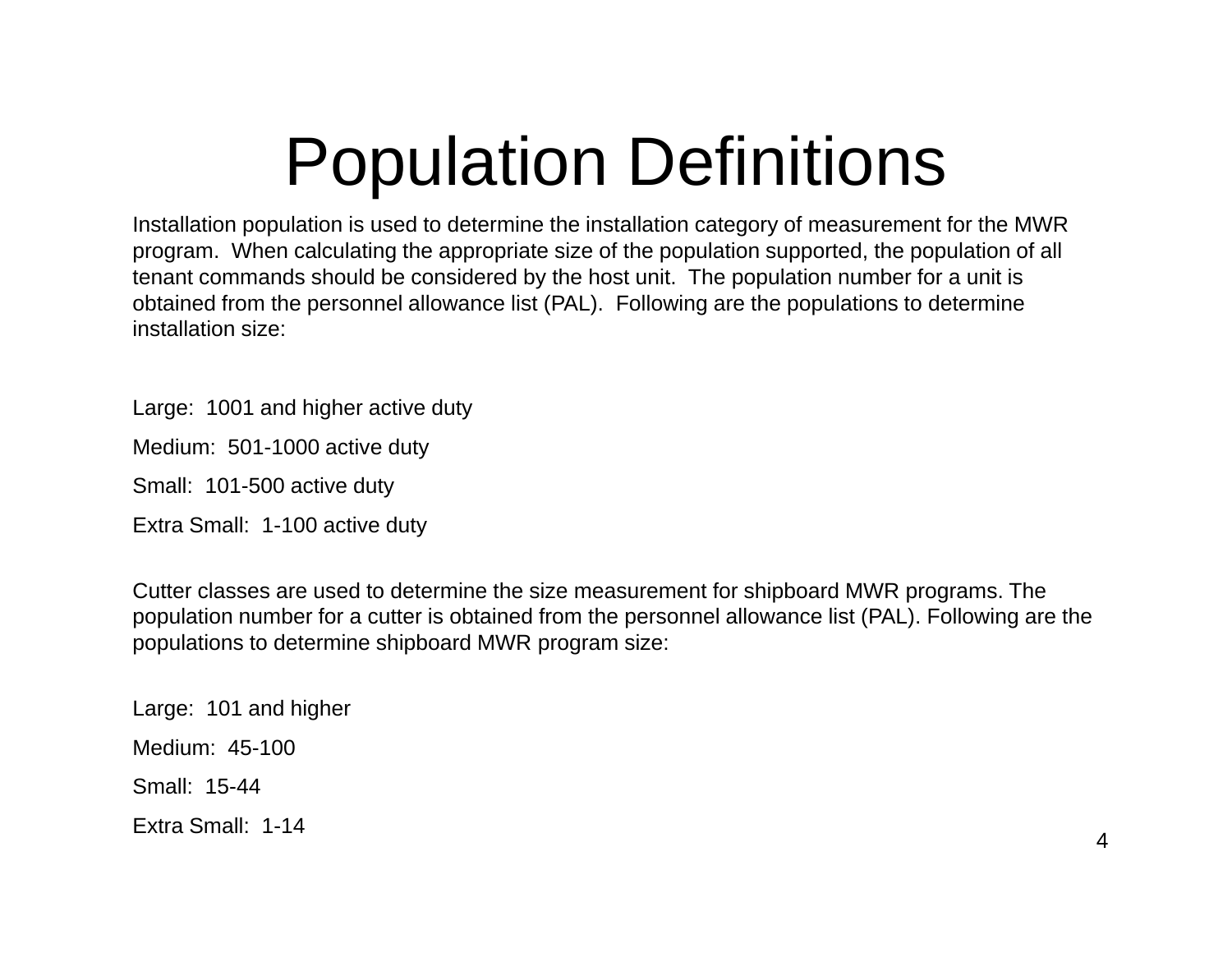## Summary Page For Your Installation

Use this page to record any gaps in MWR program standards for category A programs.

| <b>Personnel</b> | <b>Facilities</b> | <b>Programs</b> | <b>Equipment</b> | Administration |
|------------------|-------------------|-----------------|------------------|----------------|
|                  |                   |                 |                  |                |
|                  |                   |                 |                  |                |
|                  |                   |                 |                  |                |
|                  |                   |                 |                  |                |
|                  |                   |                 |                  |                |
|                  |                   |                 |                  |                |
|                  |                   |                 |                  |                |
|                  |                   |                 |                  |                |
|                  |                   |                 |                  |                |
|                  |                   |                 |                  |                |
|                  |                   |                 |                  |                |
|                  |                   |                 |                  |                |
|                  |                   |                 |                  |                |
|                  |                   |                 |                  |                |
|                  |                   |                 |                  |                |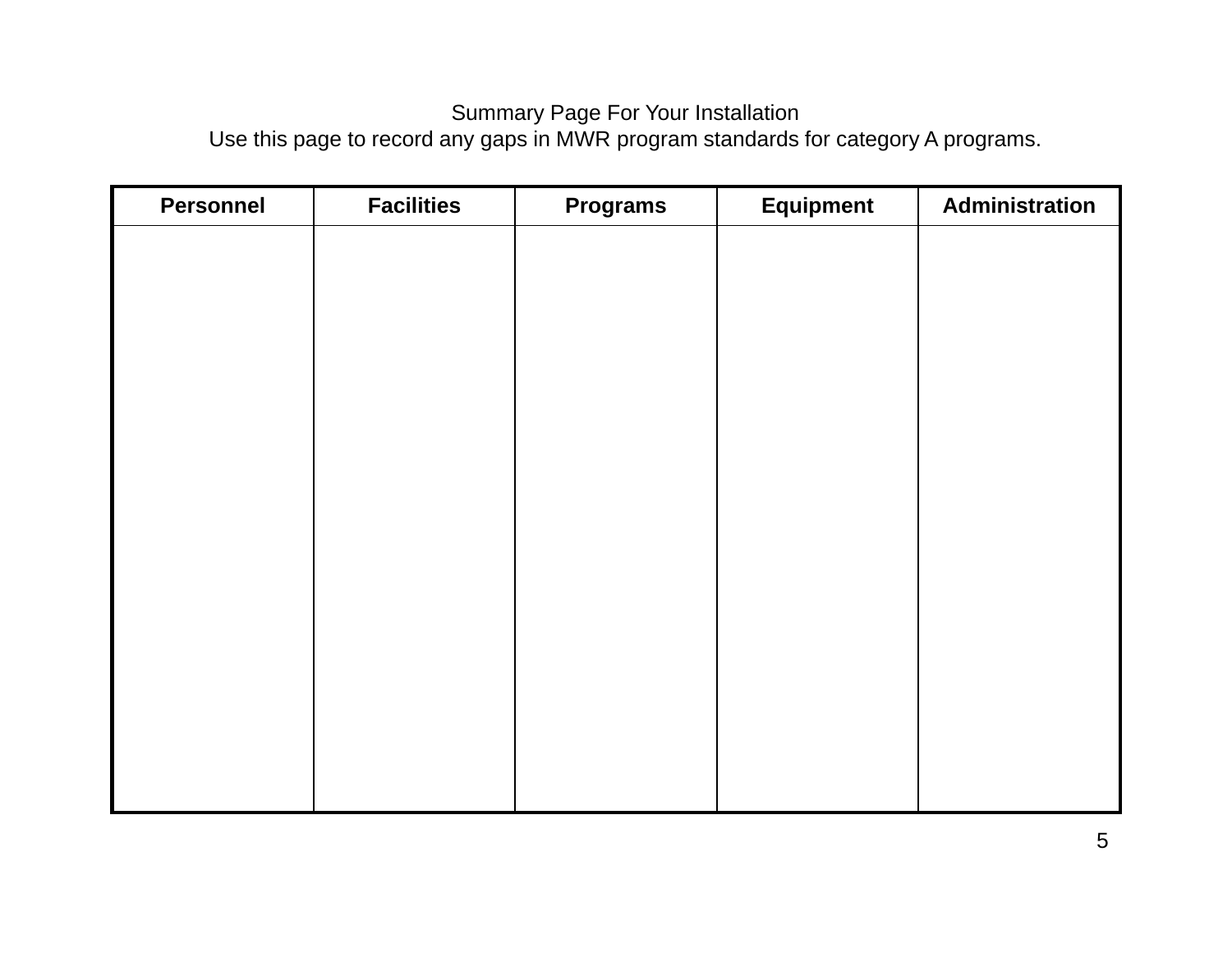## **Gymnasium, Physical Fitness, Sports, and Aquatic Training GPFSAT**

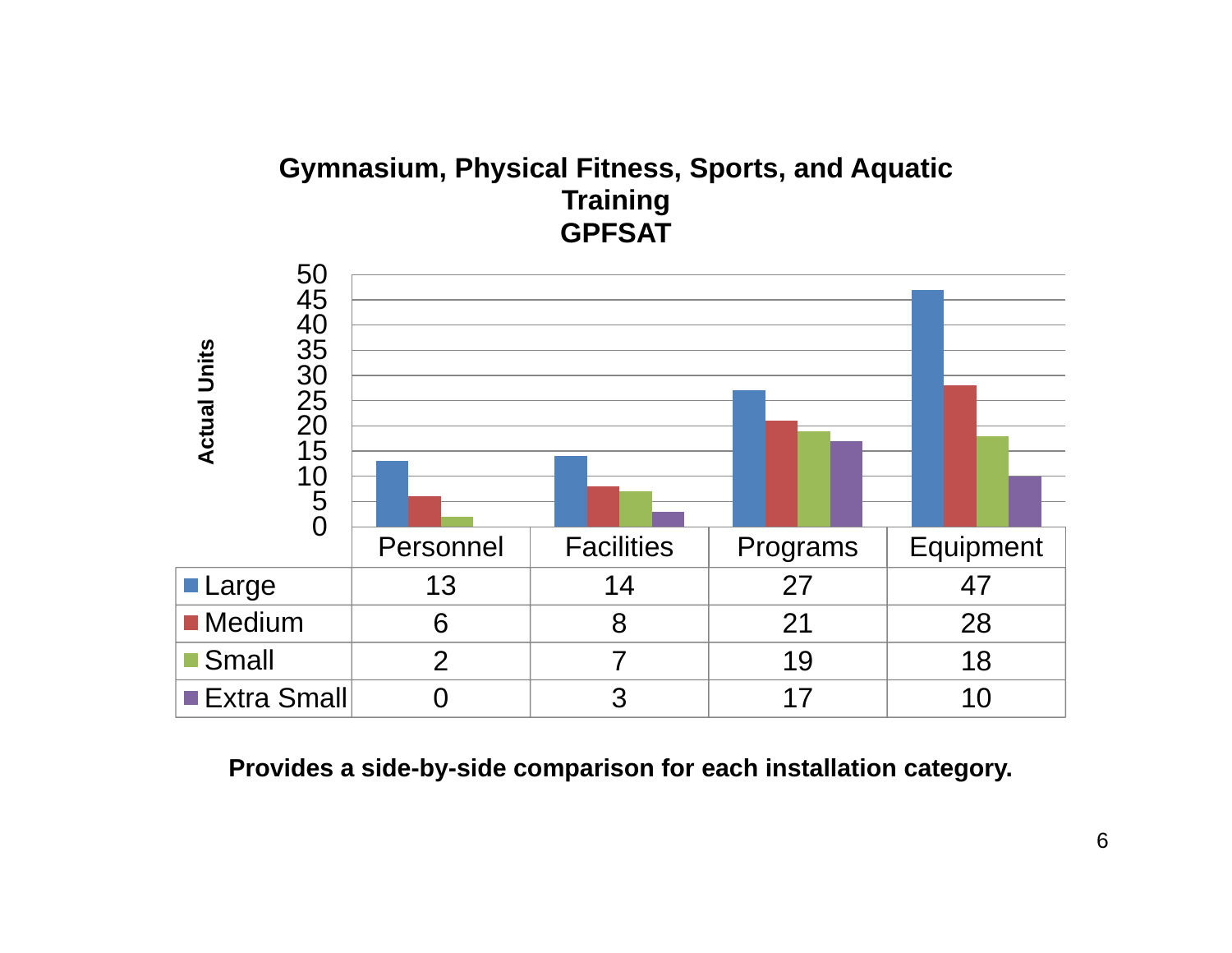### GPFSAT

 Gymnasium, physical fitness, sports (self-directed, unit level, intramural), and aquatic training programs that develop the components of aerobic capacity, muscular strength, muscular endurance, and flexibility of military personnel are considered category A MWR activities and are authorized 100% support with appropriated funds.

| <b>Personnel</b>                                                                                                                                                                                                                                                                                                                                                                                                                                                                                                                                                                                                                                                                                | <b>Facilities</b>                                                                                                                                                                                                                                                                                                                                                                                                                                                                                                                                                                         | <b>Programs</b>                                                                                                                                                                                                                                                                                                                                                                                                                                                                                                                                                                                                                                                              | <b>Equipment</b>                                                                                                                                                                                                                                                                                                                                                                                                                                                                                                                                                                               | <b>Administration</b>                                                                                                                                                                                                                                                                                                                                                                                                                                                                                                                   |
|-------------------------------------------------------------------------------------------------------------------------------------------------------------------------------------------------------------------------------------------------------------------------------------------------------------------------------------------------------------------------------------------------------------------------------------------------------------------------------------------------------------------------------------------------------------------------------------------------------------------------------------------------------------------------------------------------|-------------------------------------------------------------------------------------------------------------------------------------------------------------------------------------------------------------------------------------------------------------------------------------------------------------------------------------------------------------------------------------------------------------------------------------------------------------------------------------------------------------------------------------------------------------------------------------------|------------------------------------------------------------------------------------------------------------------------------------------------------------------------------------------------------------------------------------------------------------------------------------------------------------------------------------------------------------------------------------------------------------------------------------------------------------------------------------------------------------------------------------------------------------------------------------------------------------------------------------------------------------------------------|------------------------------------------------------------------------------------------------------------------------------------------------------------------------------------------------------------------------------------------------------------------------------------------------------------------------------------------------------------------------------------------------------------------------------------------------------------------------------------------------------------------------------------------------------------------------------------------------|-----------------------------------------------------------------------------------------------------------------------------------------------------------------------------------------------------------------------------------------------------------------------------------------------------------------------------------------------------------------------------------------------------------------------------------------------------------------------------------------------------------------------------------------|
| 1 (1) (1) (0) Fitness Dir.<br>GS 7-9. Must have an<br>undergraduate degree<br>in related field and 3<br>years supervisory<br>experience.<br>1 (0) (0) (0) Sports Coord.<br>GS 5-7. Must have an<br>undergraduate degree<br>in related field and 1<br>year supervisory<br>experience.<br>7 (1) (1) (0) Fitness Spec.<br>GS 5-7, Individual &<br>Group. Current fitness<br>certification from<br>nationally recognized<br>Health & Fitness<br>organization.<br>$3(3)(0)(0)$ Fitness Asst.<br>GS 3-4. Must be able to<br>properly use fitness<br>equipment and instruct<br>patrons, able to conduct<br>class on basic exercise<br>guideline and safety<br>procedures.<br>1 (1) (0) (0) Maintenance | $2(1)(1)(1)$ Softball<br>Fields<br>1 (1) (0) (0) Multi Purpose<br>Field<br>2 (1) (1) (0) Tennis<br>Courts<br>1 (0) (0) (0) Gymnasium<br>$2(0)(0)(0)$ Rácquetball<br>Courts<br>3,900 (3,150) (1,600)<br>$(500)$ Square Feet of<br><b>Fitness Space</b><br>,680 (880) (440) (240)<br>Square Feet of<br>Locker Room Space<br>844 (780) (390) (0)<br>Square Feet of<br>Administrative Space<br>1,500 (0) (0) (0) Square<br>Feet of Activity Area<br>200(200)(200)(0)<br>Square Feet of Laundry<br>Room<br>574(469)(235)(0)<br>Square Feet of Equip<br>Repair/Storage<br>Pool facilities: When | Written annual schedule<br>of events.<br>Facilities open at least 90<br>$(90)$ $(90)$ $(90)$ hours per<br>week.<br>Conduct at least 10 (6)<br>$(4)$ $(2)$ group exercise<br>classes weekly.<br>Conduct at least $4(4)(4)$<br>(4) special events<br>annually.<br>Conduct at least 1 (1) (1)<br>(1) basic orientation class<br>weekly.<br>Minimum of $2(2)(1)(1)$<br>staff on duty at all times.<br>At least $4(4)(4)(4)$<br>individual/team sports<br>offered annually.<br>At least $4(4)(4)(4)$ team<br>leagues offered annually<br>from:<br>Softball, Flag Football,<br>Basketball, Volleyball,<br>or Soccer<br>Conduct at least $2(2)(2)$<br>(2) sport meets each<br>year. | 1 (1) (1) (1) Set of Free<br>Weights.<br>$1(1)(1)(0)$ Set<br>Strength/Circuit Training<br>Machines.<br>35 (20) (12) (6) Various<br>Pieces of Cardio<br>Equipment.<br>$2(2)(2)(2)$ Basketball<br>Backboards.<br>1 (0) (0) (0) Electronic<br>Scoreboard.<br>$1(1)(1)(1)$ Volleyball<br>Set.<br>1 $(0)$ $(0)$ $(0)$ Gym Floor<br>Covering.<br>1 (1) (0) (0) PA System.<br>2 (0) (0) (0) Bleacher<br>Sets.<br>$(1)$ $(0)$ Washer/Dryer<br>$(0)$ $(0)$ Ice Machine<br>1(1)<br>Adequate Ground Main-<br>tenance Equipment.<br>20% Equipment Replaced<br>annually due to Life-<br>cycle Requirements. | <b>Established local</b><br>operating instruction<br>including policy and<br>procedures.<br>Written evaluation for<br>all programs/events<br>within 30 days.<br>Effective marketing.<br>Adequate fiscal,<br>accounting, and reporting<br>management.<br>No customers permitted<br>unsupervised.<br>All areas monitored for<br>safety at least hourly.<br>Maintain equipment<br>usage data.<br>Program compliant with<br>all safety regulations.<br>Procedures for issue and<br>return of equipment.<br>Adequate equipment<br>inventory. |
| Staff WG 4.<br>All personnel shall meet<br>classification and<br>qualification standards for<br>appropriate GS series.                                                                                                                                                                                                                                                                                                                                                                                                                                                                                                                                                                          | provided, see encl 7 of<br>Ref (a) for specific<br>standards.                                                                                                                                                                                                                                                                                                                                                                                                                                                                                                                             |                                                                                                                                                                                                                                                                                                                                                                                                                                                                                                                                                                                                                                                                              |                                                                                                                                                                                                                                                                                                                                                                                                                                                                                                                                                                                                | Color Code:<br><b>Blue Text - Large</b><br><b>Red Text - Medium</b><br><b>Green Text - Small</b><br><b>Purple Text - Extra</b><br>Small                                                                                                                                                                                                                                                                                                                                                                                                 |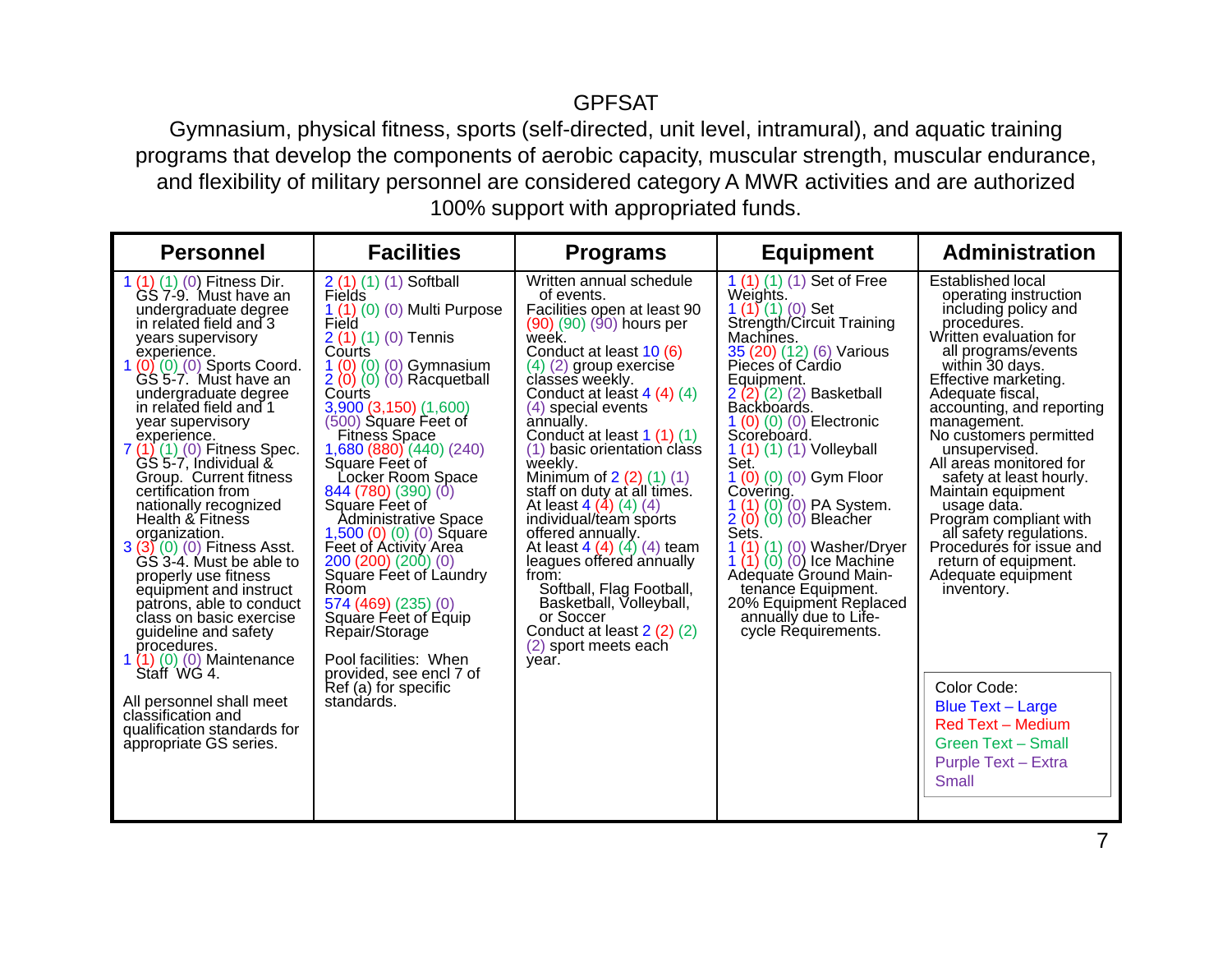## **Libraries**

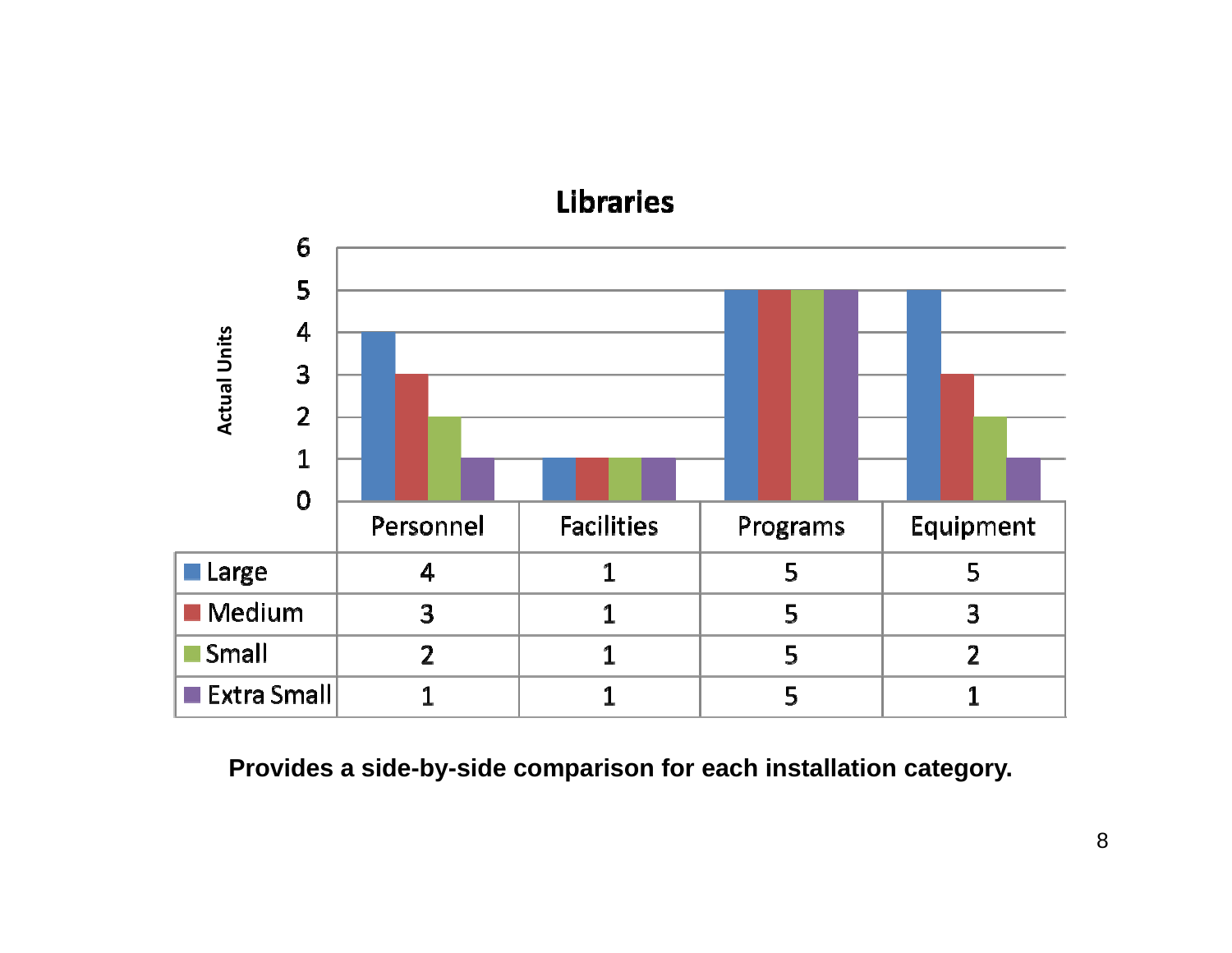## General Libraries

 General library programs that support readiness and the military mission, quality of life voluntary education, professional and technical education and training, Internet access, lifelong learning, transition and career assistance, and the leisure needs of the military community are considered category A MWR activities and are authorized 100% support with appropriated funds.

| <b>Personnel</b>                                                                                                                                                                                                                                                                                                                                                                                                                                                                                                                                                                                  | <b>Facilities</b>                                                                                                                                                                                                                                                                                                                                                                                                                                                                                                                | <b>Programs</b>                                                                                                                           | <b>Equipment</b>                                                                                                                                                                                                                                                                                                                                                                         | <b>Administration</b>                                                                                                                                                                                                                                                                                                                                                                                                                                                                                                                                                                                                                                                                     |
|---------------------------------------------------------------------------------------------------------------------------------------------------------------------------------------------------------------------------------------------------------------------------------------------------------------------------------------------------------------------------------------------------------------------------------------------------------------------------------------------------------------------------------------------------------------------------------------------------|----------------------------------------------------------------------------------------------------------------------------------------------------------------------------------------------------------------------------------------------------------------------------------------------------------------------------------------------------------------------------------------------------------------------------------------------------------------------------------------------------------------------------------|-------------------------------------------------------------------------------------------------------------------------------------------|------------------------------------------------------------------------------------------------------------------------------------------------------------------------------------------------------------------------------------------------------------------------------------------------------------------------------------------------------------------------------------------|-------------------------------------------------------------------------------------------------------------------------------------------------------------------------------------------------------------------------------------------------------------------------------------------------------------------------------------------------------------------------------------------------------------------------------------------------------------------------------------------------------------------------------------------------------------------------------------------------------------------------------------------------------------------------------------------|
| 1 (1) (1) (0) Director<br>Librarian. GS-1410-9.<br>Must have undergrad<br>degree in library<br>science from an<br>American Library Assoc<br>accredited school.<br>Shall meet classification<br>and qualification stan-<br>dards for GS series<br>positions.<br>1 (0) (0) (0) Library Tech.<br>GS 5-7. Library staffing<br>shall meet classification<br>and qualification stan-<br>dards for GS series<br>positions.<br>$2(2)(2)(2^{*})$ Library<br>Aides, GS 3-4.<br>Library staffing shall<br>meet classification<br>and qualification stan-<br>dards for GS series<br>positions.<br>* Part Time | General Library programs<br>will be a minimum size of<br>4,500 (2,500) (1,000)<br>$(500)$ square feet.<br>Minimum hours of opera-<br>tion are $45(35)(15)$ (local needs) hours per week,<br>with the following<br>collection:<br>Books, 6,000 (1,500) (0)<br>(0).<br>Magazine/Newspaper, 50<br>$(25)$ (12) (6).<br>Electronic (CD-ROM),<br>web based, online<br>research), 75 (25) (0) (0).<br>Audio Books, 250 (200)<br>$(100)(0)$ .<br>Video/DVD, 100 (50) (25)<br>(10).<br>Musical Recording, 250<br>$(200)$ $(100)$ $(50)$ . | At least $5(5)(5)(5)$<br>programs are provided<br>per year for adults, youth,<br>famíly, and children as<br>determined by local<br>needs. | A minimum of one each<br>of the following<br>equipment for customer<br>use:<br>Telephone, Copier, Fax,<br>TV/VCR/DVD, Audio<br>Recorder, Lounge<br>Furniture, Study Area,<br>Table/Chair.<br>A minimum of one each<br>of the following<br>equipment for staff use:<br>Telephone, Fax,<br>TV/VCR/DVD, Audio<br>Recorder, Digital<br>Camera.<br>$5(3)(2)(1)$ computers for<br>library use. | <b>Established local</b><br>operating instruction<br>including policy and<br>procedures.<br>Written evaluation for<br>all programs/events<br>within 30 days.<br>Effective marketing.<br>Adequate fiscal,<br>accounting, and reporting<br>management.<br>No customers permitted<br>unsupervised.<br>All areas monitored for<br>safety at least hourly.<br>Maintain equipment<br>usage data.<br>Program compliant with<br>all safety regulations.<br>Procedures for issue and<br>return of equipment.<br>Adequate equipment<br>inventory.<br>Color Code:<br><b>Blue Text - Large</b><br><b>Red Text - Medium</b><br><b>Green Text - Small</b><br><b>Purple Text - Extra</b><br><b>Small</b> |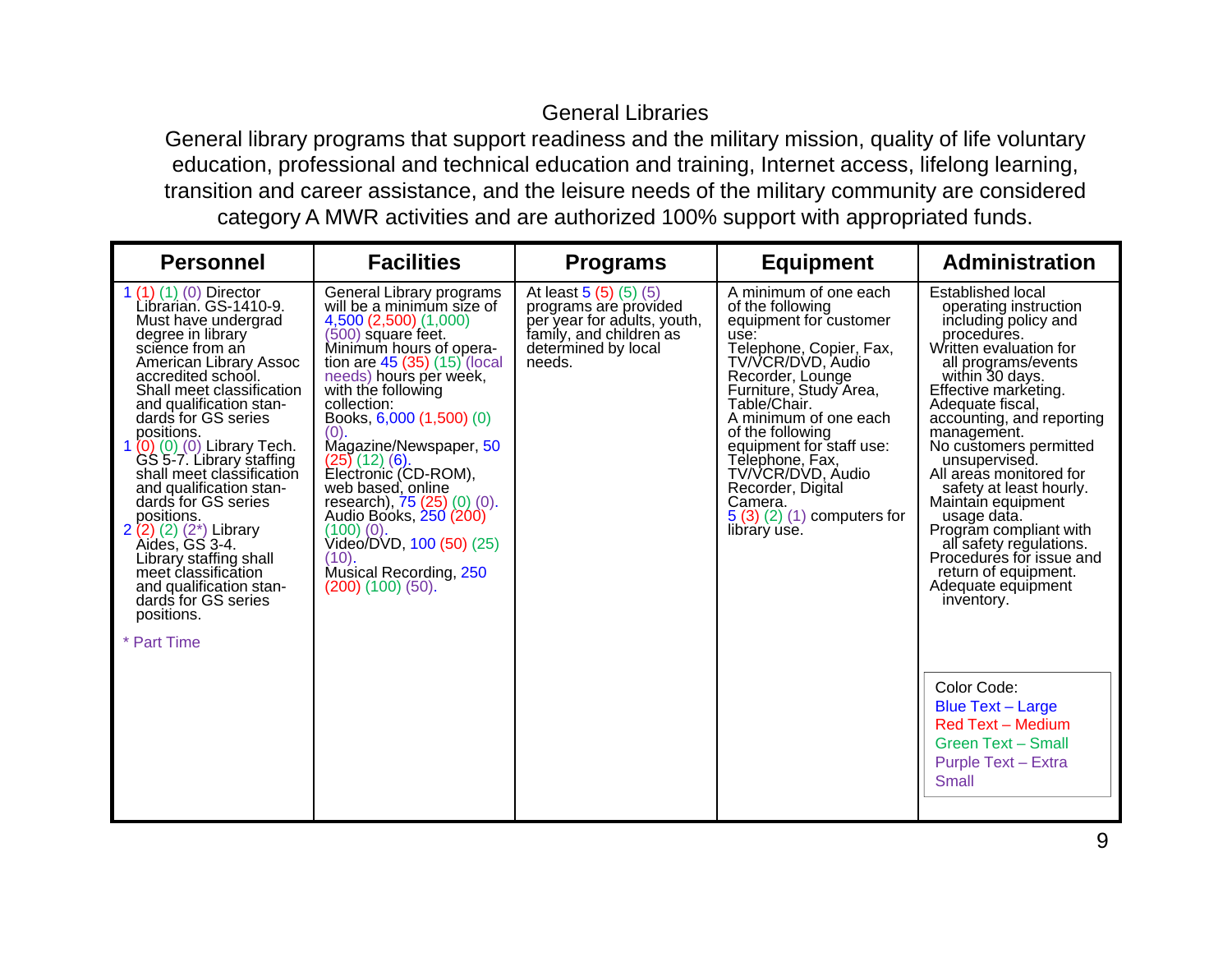## **Recreation Center/Rooms**

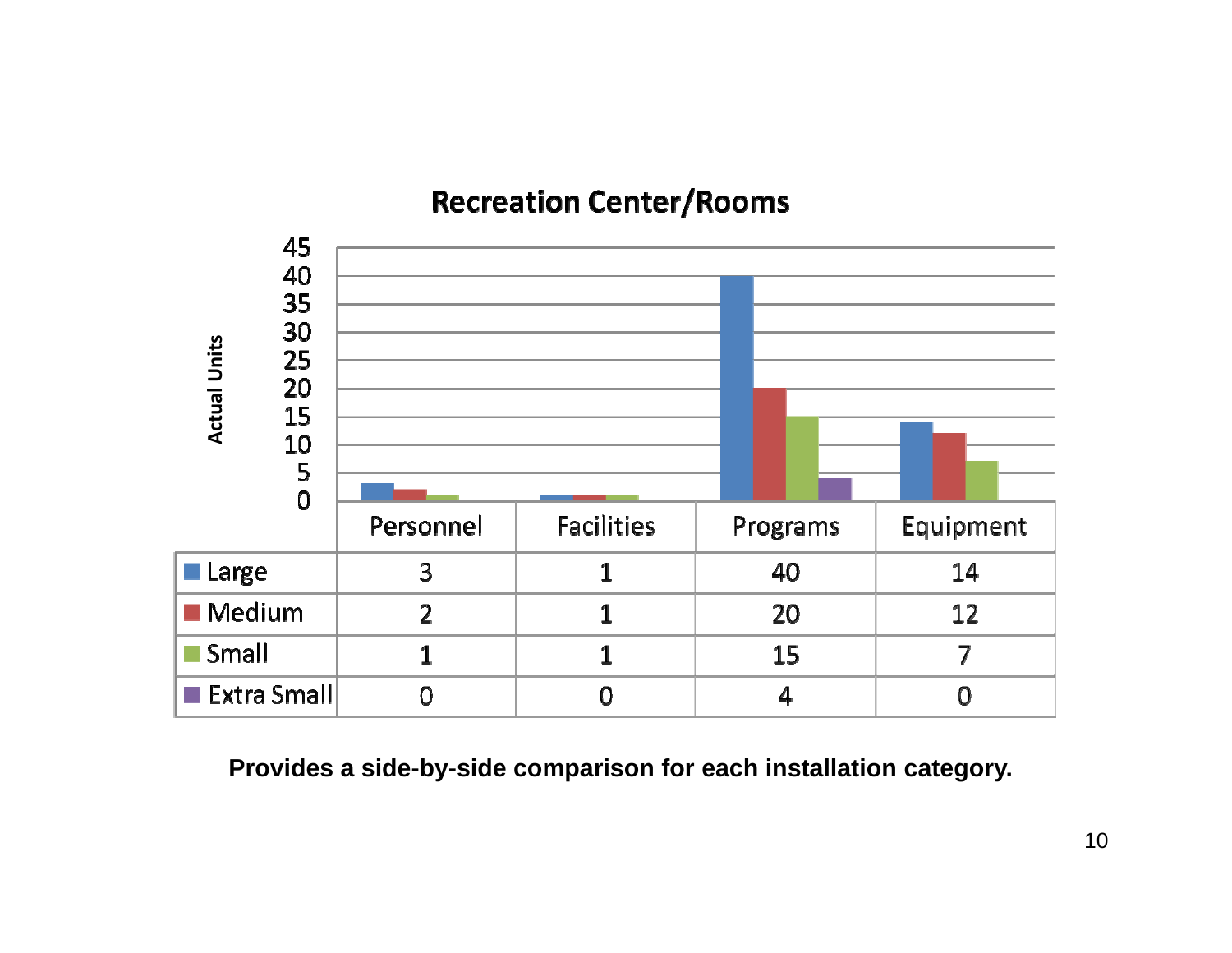## Recreation Centers/Rooms

 Recreation centers/rooms that provide a comprehensive MWR program with both directed and selfdirected individual and group activities, specifically targeted for the installation community as a whole, but with special emphasis on the military personnel are considered category A MWR activities and are authorized 100% support with appropriated funds.

| <b>Personnel</b>                                                                                                                                                                                                                                                                                                                                                                                                                                                                  | <b>Facilities</b>                                                                                                                                                                                   | <b>Programs</b>                                                                                                                                                                                                                                                                                                                                                                                                                                      | <b>Equipment</b>                                                                                                                                                                                                                                                                                                                                                                                                                                                                                          | <b>Administration</b>                                                                                                                                                                                                                                                                                                                                                                                                                                                                                                                                                                                                                                                                     |
|-----------------------------------------------------------------------------------------------------------------------------------------------------------------------------------------------------------------------------------------------------------------------------------------------------------------------------------------------------------------------------------------------------------------------------------------------------------------------------------|-----------------------------------------------------------------------------------------------------------------------------------------------------------------------------------------------------|------------------------------------------------------------------------------------------------------------------------------------------------------------------------------------------------------------------------------------------------------------------------------------------------------------------------------------------------------------------------------------------------------------------------------------------------------|-----------------------------------------------------------------------------------------------------------------------------------------------------------------------------------------------------------------------------------------------------------------------------------------------------------------------------------------------------------------------------------------------------------------------------------------------------------------------------------------------------------|-------------------------------------------------------------------------------------------------------------------------------------------------------------------------------------------------------------------------------------------------------------------------------------------------------------------------------------------------------------------------------------------------------------------------------------------------------------------------------------------------------------------------------------------------------------------------------------------------------------------------------------------------------------------------------------------|
| 1 (1) (1) (0) Program<br>Coordinator, GS-5/7.<br>Must have undergrad<br>degree in recreation<br>leisure or related field<br>and at least 2 years of<br>program experience.<br>$2(2^{*})$ (0) (0) Recreation<br>Assistants, GS 3/4.<br><b>Recreation Assistants</b><br>shall a high school<br>diploma and at least<br>one year of related<br>experience.<br>* Part Time<br>All personnel shall meet<br>classification and<br>qualification standards for<br>appropriate GS series. | 2,000 to 3,000 (1,000 to<br>$2,000$ ) (local needs) $(0)$<br>sq. foot.<br>Minimum hours of<br>operation are $60(50)(40)$<br>$(0)$ per week. Open all<br>Saturdays and Sundays,<br>and all Holidays. | Programs occurring at<br>least monthly:<br>12 (6) (6) (0) Directed<br>activities.<br>8 (4) (4) (0) Filler<br>activities.<br>8 (4) (2) (2) Special<br>interest/Theme.<br>4 (2) (1) (0) Skills<br>classes.<br>Competitions.<br>$\begin{pmatrix} 4 & 2 \\ 4 & 2 \end{pmatrix} \begin{pmatrix} 1 \\ 1 \end{pmatrix} \begin{pmatrix} 1 \\ 1 \end{pmatrix}$<br>Trips/Outings.<br>At least one (one) (one)<br>(one) community wide<br>activity per quarter. | <b>Recreation Center/Room</b><br>shall contain the<br>following:<br>Computer Area with free<br>internet and printers<br>Video Games Area<br>Table Gaming (Billiards,<br>foosball, darts, etc)<br>TV Viewing Area<br>Staff Counter/Check-Out<br><b>Recreation Center/Room</b><br>may contain the following:<br>Board Games with Tables<br>and Chairs<br>Music/Band Room<br><b>Outdoor Deck/Patio</b><br><b>Laundry Facilities</b><br><b>Phone Rooms</b><br><b>Snack Resale Area</b><br><b>Reading Room</b> | <b>Established local</b><br>operating instruction<br>including policy and<br>procedures.<br>Written evaluation for<br>all programs/events<br>within 30 days.<br>Effective marketing.<br>Adequate fiscal,<br>accounting, and reporting<br>management.<br>No customers permitted<br>unsupervised.<br>All areas monitored for<br>safety at least hourly.<br>Maintain equipment<br>usage data.<br>Progrăm compliant with<br>all safety regulations.<br>Procedures for issue and<br>return of equipment.<br>Adequate equipment<br>inventory.<br>Color Code:<br><b>Blue Text - Large</b><br><b>Red Text - Medium</b><br><b>Green Text - Small</b><br><b>Purple Text - Extra</b><br><b>Small</b> |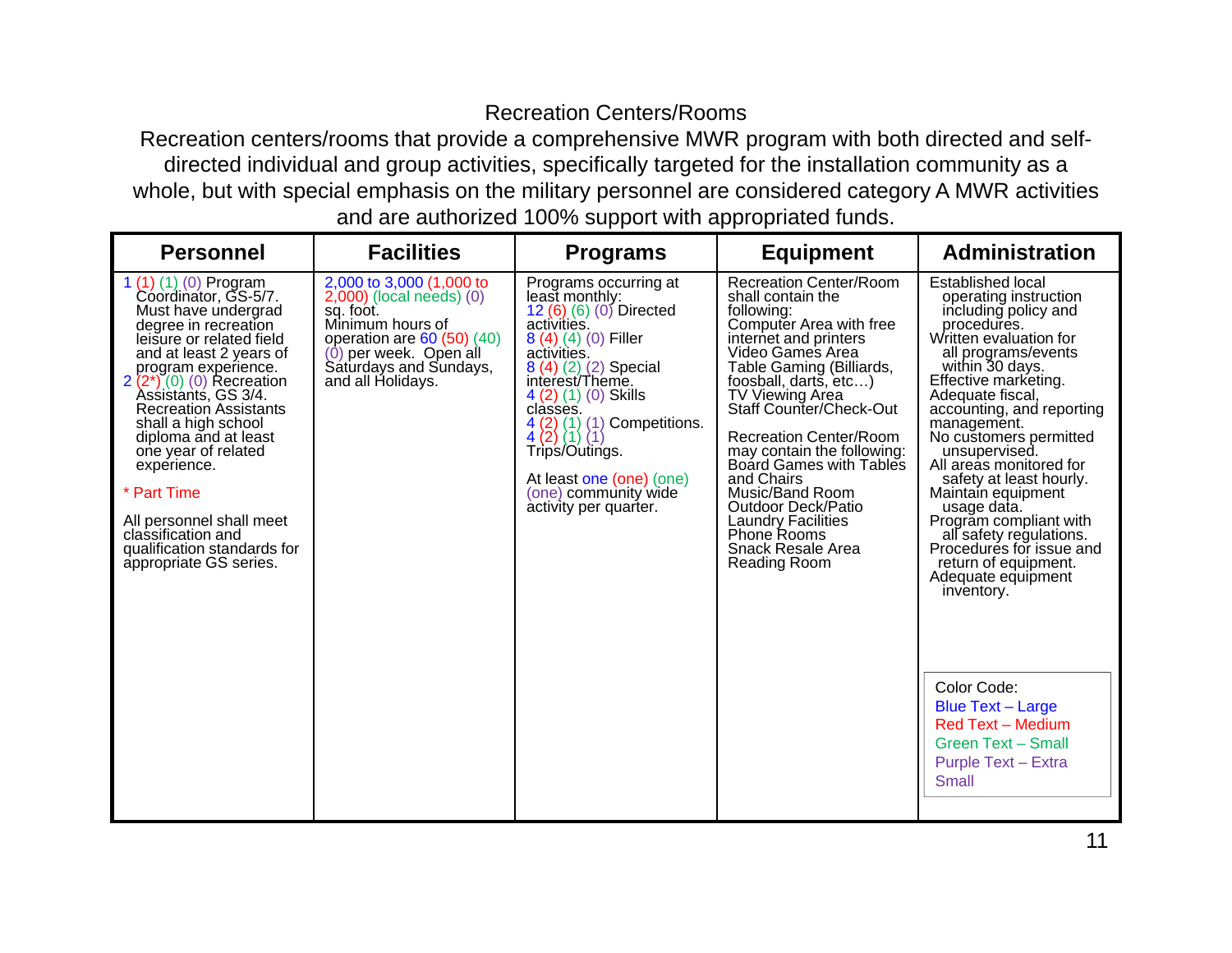## **Promoting Activities for Single Sailors (PASS)**

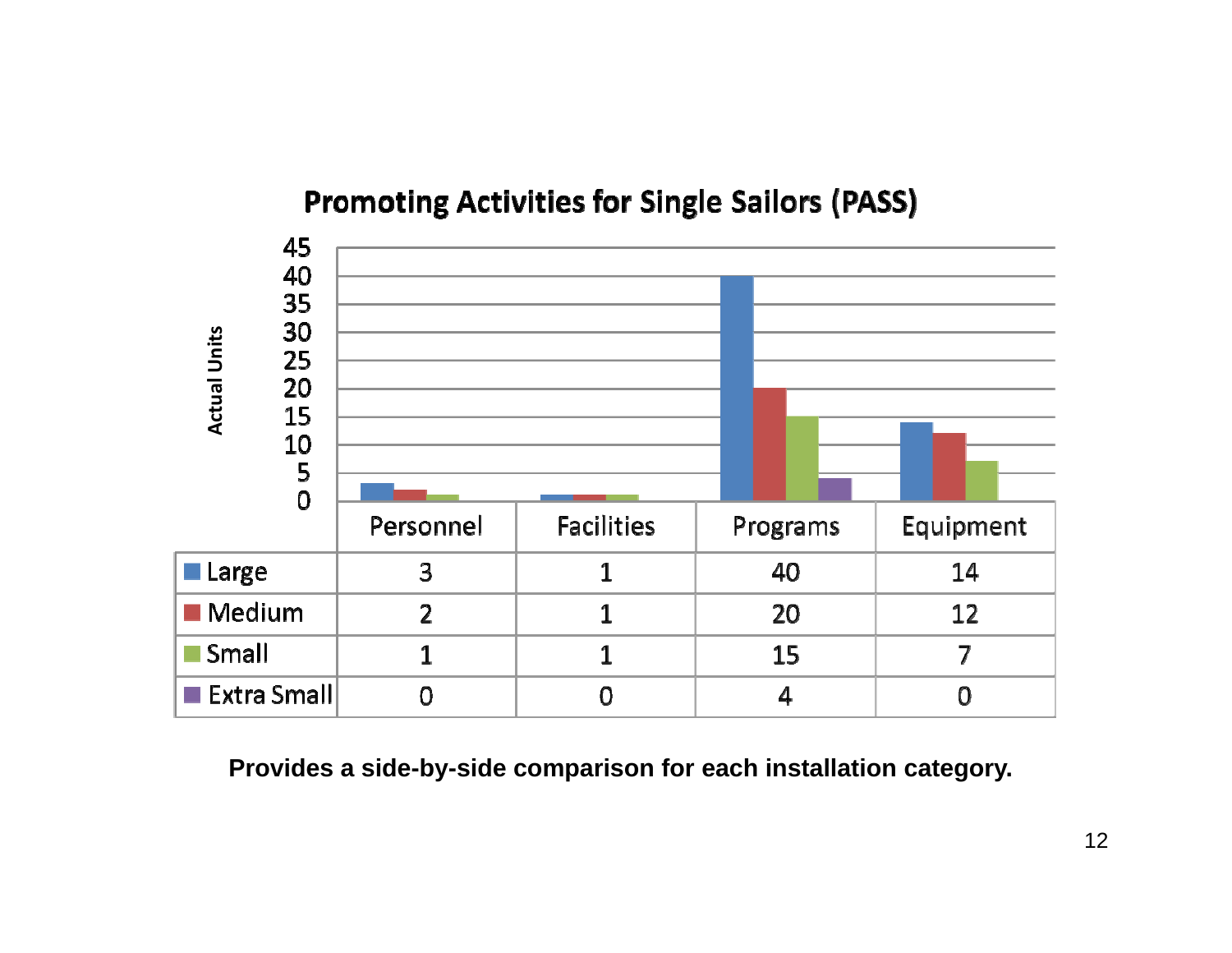### Promoting Activities for Single Sailors (PASS)

PASS programs address single Service member QOL issues and initiatives and support commanding officers by providing a forum through which single Service member QOL concerns are identified and recommendations for improvement are made. This forum provides a means to assess the interests and needs of single Service members. QOL for single Service members includes concerns that influence morale, living environment, personal growth, and development. PASS programs are considered category A MWR activities and are authorized 100% support with appropriated funds. (May be substituted/combined with recreation center/room resources).

| <b>Personnel</b>                                                                                                                                                                                                                                                                                                                                                                                                                                                                                                                                                                                                                                                                                                                                                | <b>Facilities</b>                                                                                                                                                                                    | <b>Programs</b>                                                                                                                                                                                                                                                                                                                                                                                                                                                              | <b>Equipment</b>                                                                                                                                                                                                                                                                                                                                                                                                                                                                                                      | <b>Administration</b>                                                                                                                                                                                                                                                                                                                                                                                                                                                                                                                                                                                                                                              |
|-----------------------------------------------------------------------------------------------------------------------------------------------------------------------------------------------------------------------------------------------------------------------------------------------------------------------------------------------------------------------------------------------------------------------------------------------------------------------------------------------------------------------------------------------------------------------------------------------------------------------------------------------------------------------------------------------------------------------------------------------------------------|------------------------------------------------------------------------------------------------------------------------------------------------------------------------------------------------------|------------------------------------------------------------------------------------------------------------------------------------------------------------------------------------------------------------------------------------------------------------------------------------------------------------------------------------------------------------------------------------------------------------------------------------------------------------------------------|-----------------------------------------------------------------------------------------------------------------------------------------------------------------------------------------------------------------------------------------------------------------------------------------------------------------------------------------------------------------------------------------------------------------------------------------------------------------------------------------------------------------------|--------------------------------------------------------------------------------------------------------------------------------------------------------------------------------------------------------------------------------------------------------------------------------------------------------------------------------------------------------------------------------------------------------------------------------------------------------------------------------------------------------------------------------------------------------------------------------------------------------------------------------------------------------------------|
| $1(1)(1)(0)$ PASS<br>Program Coordinator,<br>GS-5/7. Must have<br>undergrad degree in<br>recreation leisure or<br>related field and at least<br>2 years of program<br>experience.<br>$2(2*)$ (0) (0) Recreation<br>Assistants, GS 3/4<br><b>Recreation Assistants</b><br>shall a high school<br>diploma and at least<br>one year of related<br>experience.<br>•Part Time<br>All personnel shall meet<br>classification and<br>qualification standards for<br>appropriate GS series.<br>Outreach: PASS Staff<br>actively participates at<br>unit/command functions.<br>Meets at least once per<br>quarter with designated<br>senior enlisted POC that<br>actively engages and is<br>responsible to liaison with<br>MWR staff. Meets at<br>least monthly with all | 2,000 to 3,000 (1,000 to<br>$2,000$ ) (local needs) $(0)$<br>sq. foot.<br>Minimum hours of<br>operation are $60(50)(40)$<br>per week. Open all<br>(0)<br>Saturdays and Sundays,<br>and all Holidays. | Programs occurring at<br>least monthly:<br>12 (6) (6) (0) Directed<br>activities.<br>8 (4) (4) (0) Filler<br>activities.<br>8 (4) (2) (2) Special<br>interest/Theme.<br>4 (2) (1) (0) Skills<br>classes.<br>Competitions.<br>$\frac{4}{4}$ $\binom{2}{2}$<br>$(1)$ $(1)$<br>(1) (1<br>Trip's/Outings.<br>At least one (one) (one)<br>(one) community wide<br>activity per quarter.<br>Provides programming<br>opportunities for single<br>members at all tenant<br>commands. | <b>PASS Program facilities</b><br>shall contain the<br>following:<br>Computer Area with free<br>internet and printers<br>Video Games Area<br>Table Gaming (Billiards,<br>foosball, darts, etc)<br><b>TV Viewing Area</b><br><b>Staff Counter/Check-Out</b><br><b>PASS Program facilities</b><br>may contain the following:<br>Board Games with Tables<br>and Chairs<br>Music/Band Room<br>Outdoor Deck/Patio<br><b>Laundry Facilities</b><br><b>Phone Rooms</b><br>Snack Resale Area<br>Reading Room<br>Passenger Van | Established local<br>operating instruction<br>including policy and<br>procedures.<br>Written evaluation for<br>all programs/events<br>within 30 days.<br>Effective marketing.<br>Adequate fiscal.<br>accounting, and reporting<br>management.<br>No customers permitted<br>unsupervised.<br>All areas monitored for<br>safety at least hourly.<br>Maintain equipment<br>usage data.<br>Program compliant with<br>all safety regulations.<br>Procedures for issue and<br>return of equipment.<br>Adequate equipment<br>inventory.<br>Color Code:<br><b>Blue Text - Large</b><br><b>Red Text - Medium</b><br><b>Green Text - Small</b><br><b>Purple Text - Extra</b> |
| <b>MWR Activity Managers.</b>                                                                                                                                                                                                                                                                                                                                                                                                                                                                                                                                                                                                                                                                                                                                   |                                                                                                                                                                                                      |                                                                                                                                                                                                                                                                                                                                                                                                                                                                              |                                                                                                                                                                                                                                                                                                                                                                                                                                                                                                                       | <b>Small</b>                                                                                                                                                                                                                                                                                                                                                                                                                                                                                                                                                                                                                                                       |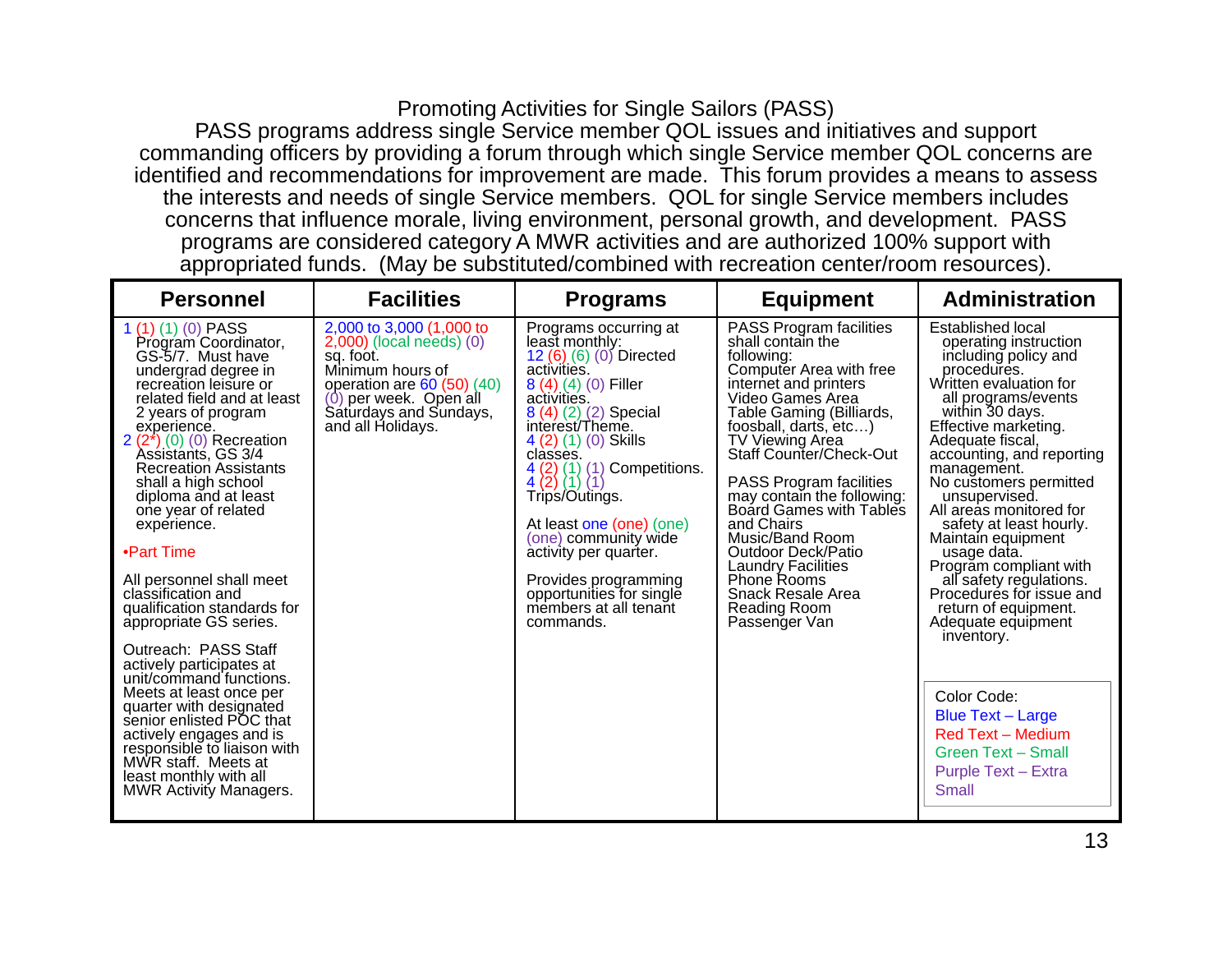## **Shipboard Activities**



**Provides a side-by-side comparison for each cutter category.**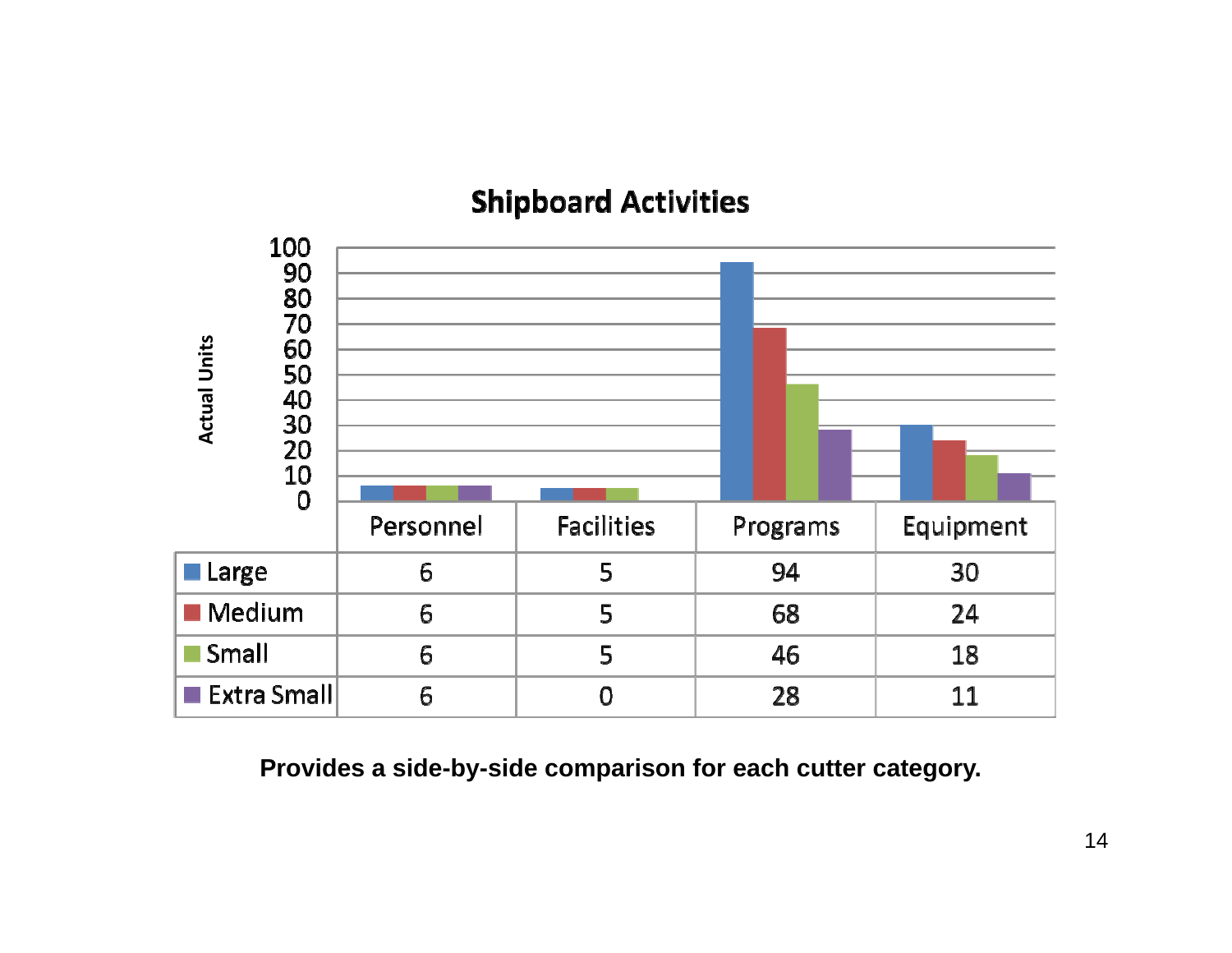## Shipboard Activities

 Shipboard activities that maintain mission readiness, improve unit teamwork, and create esprit de corps are considered category A MWR activities and are authorized 100% support with appropriated funds.

| <b>Personnel</b>                                                                                                                                                                                                                       | <b>Facilities</b>                                                                                                                                                                                                                                                                                                                                                | <b>Programs</b>                                                                                                                                                                                                                                                                                                                                          | <b>Equipment</b>                                                                                                                                                                                                                                                                                                                                                                                                                                                                                                                                                                                                                                                                                                                                                                                                                                                                                                                         | <b>Administration</b>                                                                                                                                                                                                                                                                                                                                                                                                                                                                                                                                                                                                                                                                     |
|----------------------------------------------------------------------------------------------------------------------------------------------------------------------------------------------------------------------------------------|------------------------------------------------------------------------------------------------------------------------------------------------------------------------------------------------------------------------------------------------------------------------------------------------------------------------------------------------------------------|----------------------------------------------------------------------------------------------------------------------------------------------------------------------------------------------------------------------------------------------------------------------------------------------------------------------------------------------------------|------------------------------------------------------------------------------------------------------------------------------------------------------------------------------------------------------------------------------------------------------------------------------------------------------------------------------------------------------------------------------------------------------------------------------------------------------------------------------------------------------------------------------------------------------------------------------------------------------------------------------------------------------------------------------------------------------------------------------------------------------------------------------------------------------------------------------------------------------------------------------------------------------------------------------------------|-------------------------------------------------------------------------------------------------------------------------------------------------------------------------------------------------------------------------------------------------------------------------------------------------------------------------------------------------------------------------------------------------------------------------------------------------------------------------------------------------------------------------------------------------------------------------------------------------------------------------------------------------------------------------------------------|
| 1 (1) (1) (1) MWR Officer,<br>Collateral Duty.<br>1 (1) (1) (1) Morale Fund<br>Custodian, Collateral<br>Duty.<br>$1(1)(1)(1)$ (1) Athletic<br>Officer, Collateral Duty.<br>3 (3) (3) (3) Recreation<br>Assistants, Collateral<br>Duty. | Library Resource Center,<br>$60(60)(24)(0)$ sq. ft.<br>Recreation Gear Storage,<br>40 (10) (10) (0) sq. ft.<br><b>Fitness Equipment</b><br>Storage, 15 (10) (10) (0)<br>sq. ft.<br>Exercise Space,<br>1350 (600) (120) (0) sq.<br>ft.<br>Crew Lounge or Mess<br>Deck, $1(1)$ $(1)$ $(0)$<br>(Note: Facility space is<br>limited to availability<br>constraints). | <b>Monthly Recreation</b><br>Programs:<br>12 (8) (6) (4) Directed<br>activities.<br>$8(6)(4)(0)$ Filler<br>activities.<br>8 (6) (4) (4) Skills<br>classes.<br>8 (6) (4) (4) Competitions.<br>1 (0) (0) (0) Special<br>interest/Theme.<br><b>Monthly Fitness</b><br>Programs:<br>48 (36) (24) (12) Directed<br>activities.<br>8 (6) (4) (4) Competitions. | Library:<br>Computers, 4 (3) (2) (0).<br>Server/Printer/Scanner, 1<br>$(1)(1)(0)$ .<br>TV/VCR/DVD, 4 (3) (2)<br>(0)<br>Fitness (Consider crew<br>size, interests, and length<br>of deployments for stock<br>of fitness equipment):<br>Cardio Equipment, 2 (2)<br>$(1)$ $(0)$<br>Weight Machine, 1(1)(1)<br>(0)<br>Smith Machine with<br>Benches, 2 (1) (0) (0).<br>Benches for dumbbells, 2<br>$(1)$ $(0)$ $(0)$ .<br>Dumbbells 5-80 lb, $2(1)$<br>$(0)$ $(0)$ sets.<br>Dumbbells 5-45 lb, 2 (1)<br>$(0)$ $(0)$ sets.<br>Récréation:<br>At least \$21 (\$21) (\$21)<br>(\$21) per crew member,<br>including, but not limited<br>to, the following to meet<br>the diverse interests of<br>crew:<br>Board Games & Cards<br><b>Basketballs &amp; Footballs</b><br><b>Horse Shoes</b><br><b>Golf Clubs</b><br>Fishing Rods/Reels/Equip<br>Sound System<br>Masks/Fins/Snorkels<br>Dart Boards<br>Video/Computer Games<br><b>BBQ Equipment</b> | <b>Established local</b><br>operating instruction<br>including policy and<br>procedures.<br>Written evaluation for<br>all programs/events<br>within 30 days.<br>Effective marketing.<br>Adequate fiscal,<br>accounting, and reporting<br>management.<br>No customers permitted<br>unsupervised.<br>All areas monitored for<br>safety at least hourly.<br>Maintain equipment<br>usage data.<br>Program compliant with<br>all safety regulations.<br>Procedures for issue and<br>return of equipment.<br>Adequate equipment<br>inventory.<br>Color Code:<br><b>Blue Text - Large</b><br><b>Red Text - Medium</b><br><b>Green Text - Small</b><br><b>Purple Text - Extra</b><br><b>Small</b> |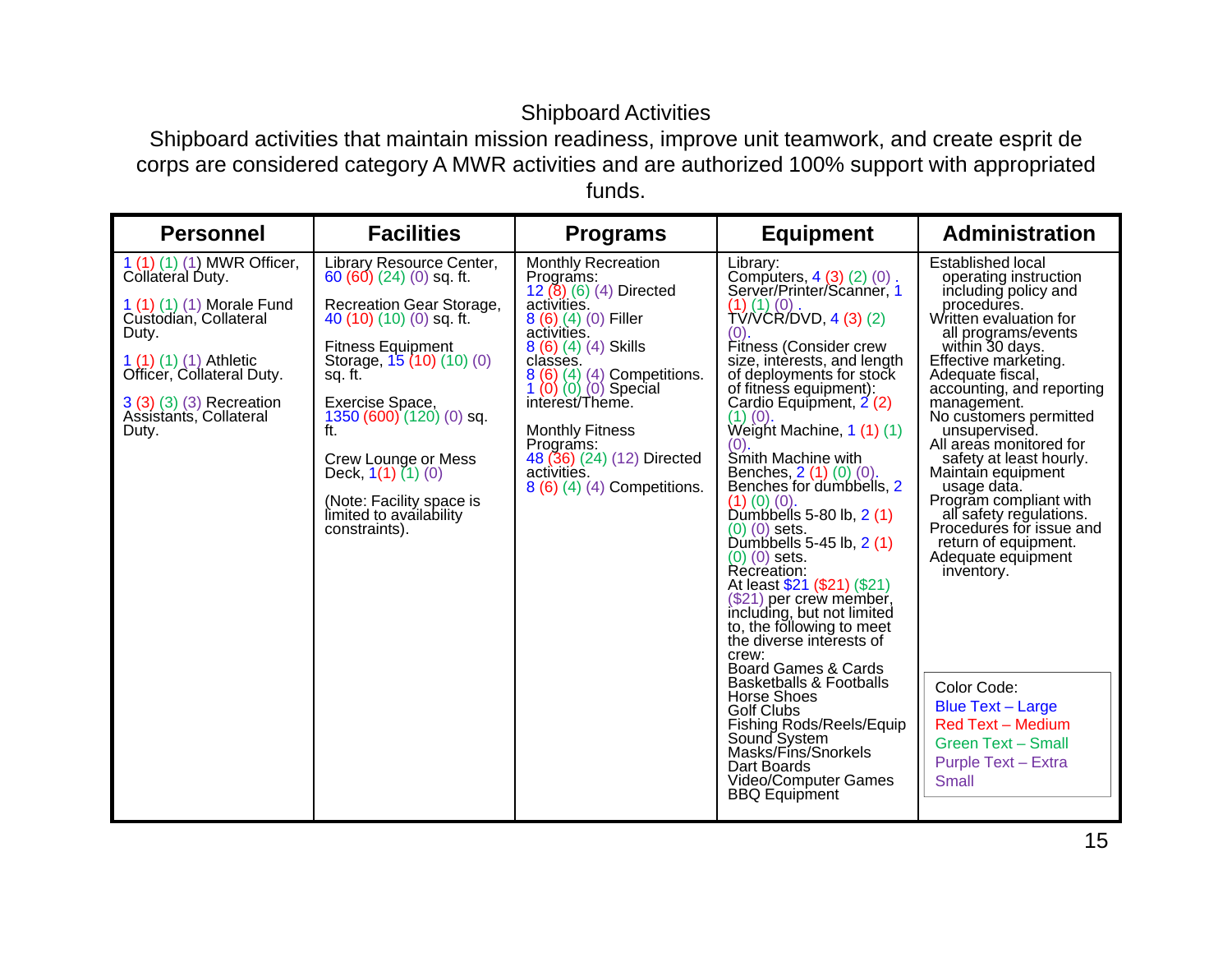## Summary Page For Your Installation

Use this page to record any gaps in MWR program standards for category B programs.

| <b>Personnel</b> | <b>Facilities</b> | <b>Programs</b> | <b>Equipment</b> | Administration |
|------------------|-------------------|-----------------|------------------|----------------|
|                  |                   |                 |                  |                |
|                  |                   |                 |                  |                |
|                  |                   |                 |                  |                |
|                  |                   |                 |                  |                |
|                  |                   |                 |                  |                |
|                  |                   |                 |                  |                |
|                  |                   |                 |                  |                |
|                  |                   |                 |                  |                |
|                  |                   |                 |                  |                |
|                  |                   |                 |                  |                |
|                  |                   |                 |                  |                |
|                  |                   |                 |                  |                |
|                  |                   |                 |                  |                |
|                  |                   |                 |                  |                |
|                  |                   |                 |                  |                |
|                  |                   |                 |                  |                |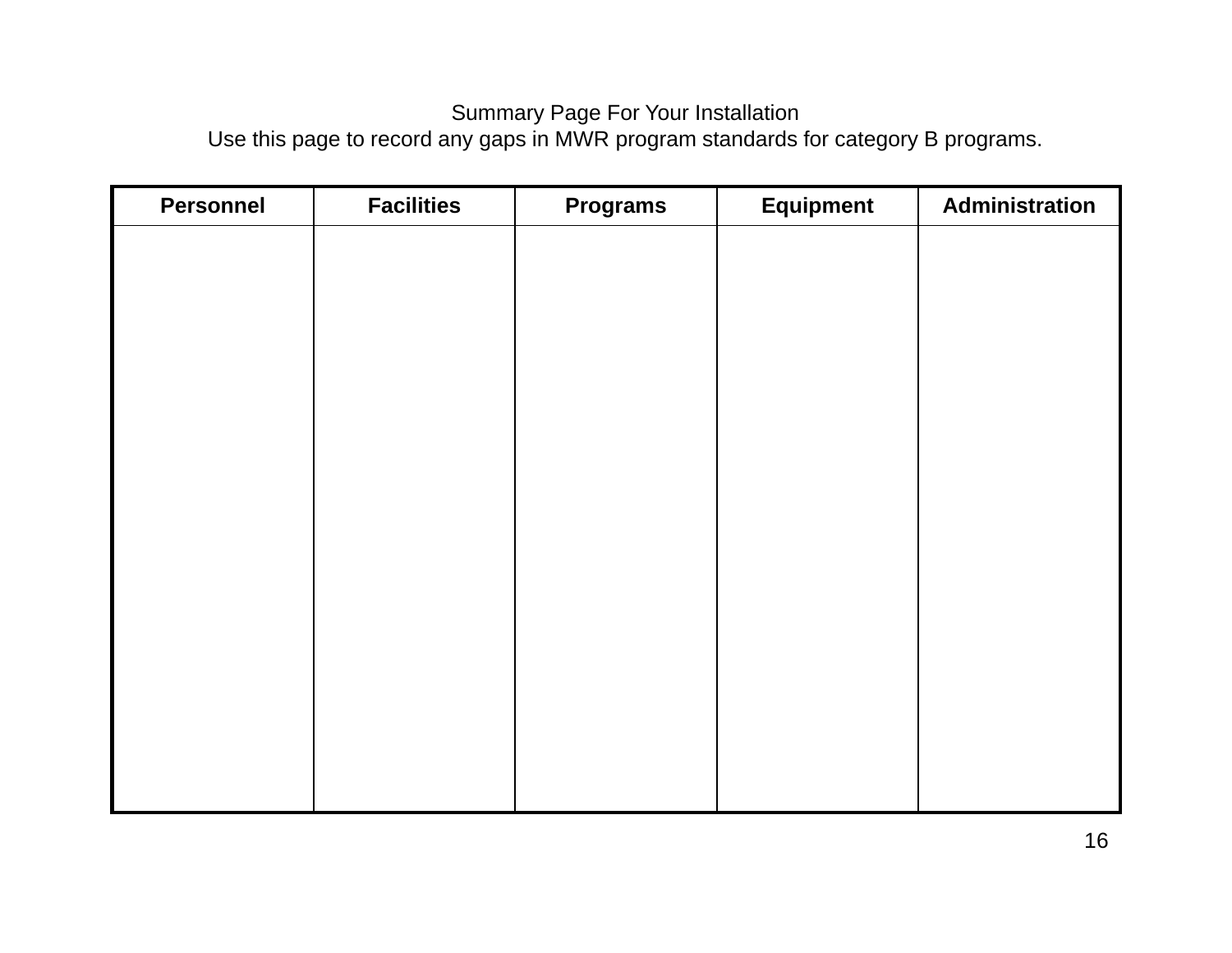# **Arts & Crafts Skills Development**

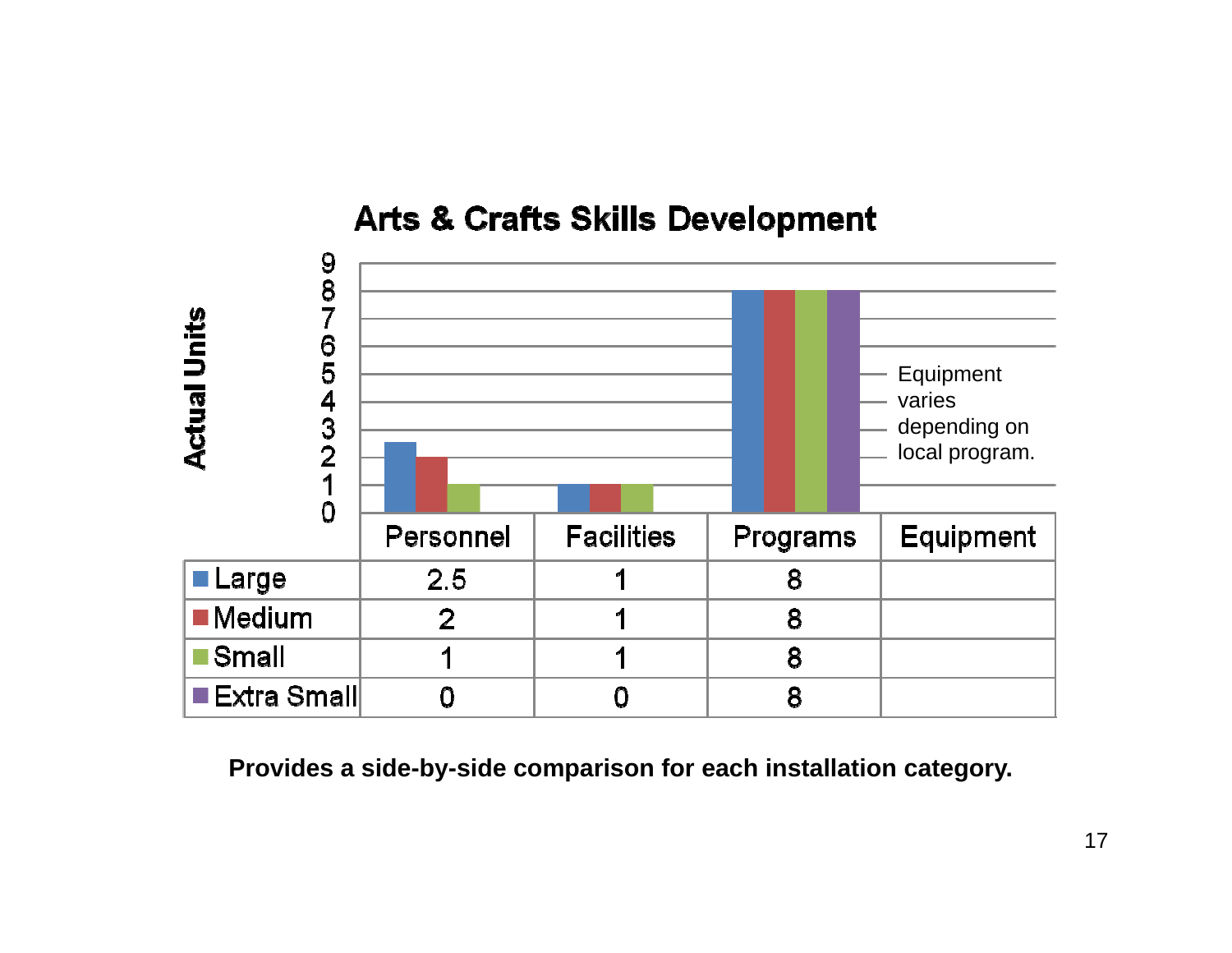## Arts and Crafts Skills Development

 Arts and crafts skills development programs that emphasize learning by doing through formal and informal instruction are considered category B MWR activities and are closely related to those in category A in supporting the military mission.

| <b>Personnel</b>                                                                                                                                                                                                                                                         | <b>Facilities</b>                                                                                           | <b>Programs</b>                                                                                                                                                                                                                                                                                                                                                                                                                                                                           | <b>Equipment</b>                                                                                                               | <b>Administration</b>                                                                                                                                                                                                                                                                                                                                                                                                                                                                                                                                                                                                                                                              |
|--------------------------------------------------------------------------------------------------------------------------------------------------------------------------------------------------------------------------------------------------------------------------|-------------------------------------------------------------------------------------------------------------|-------------------------------------------------------------------------------------------------------------------------------------------------------------------------------------------------------------------------------------------------------------------------------------------------------------------------------------------------------------------------------------------------------------------------------------------------------------------------------------------|--------------------------------------------------------------------------------------------------------------------------------|------------------------------------------------------------------------------------------------------------------------------------------------------------------------------------------------------------------------------------------------------------------------------------------------------------------------------------------------------------------------------------------------------------------------------------------------------------------------------------------------------------------------------------------------------------------------------------------------------------------------------------------------------------------------------------|
| 1 $(1)(1)(0)$ Facility<br>Director, GS-7/9,<br>or NAF equivalent.<br>Must meet classification<br>and qualification stan-<br>dards for GS series and<br>4 years experience in<br>the arts industry.<br>1.5 (1) (0) (0) Recreation<br>Aidés, GS 3-4, or NAF<br>equivalent. | Facility size based on<br>local needs.<br>Minimum hours of<br>operation are $40(40)(40)$<br>$(0)$ per week. | The following programs<br>are core to Arts and<br><b>Crafts Skills Development</b><br>and classes meeting local<br>customer demand should<br>be offered on each<br>program once per month:<br>Wood Working<br>Ceramics<br><b>Picture Framing</b><br>Photography<br>Digital Photos<br>Painting<br>Sculpting<br>Other depending on local<br>demand<br>Of the programs offered,<br>50% will be repeat, 30%<br>will be seasonal, and 20%<br>will be new.<br>One special event per<br>quarter. | Equipment type and<br>quantity will be dependent<br>on activity and local use.<br>Major items will have a<br>maintenance plan. | Established local<br>operating instruction<br>including policy and<br>procedures.<br>Written evaluation for<br>all programs/events<br>within 30 days.<br>Effective marketing.<br>Adequate fiscal,<br>accounting, and reporting<br>management.<br>No customers permitted<br>unsupervised.<br>All areas monitored for<br>safety at least hourly.<br>Maintain equipment<br>usage data.<br>Program compliant with<br>all safety regulations.<br>Procedures for issue and<br>return of equipment.<br>Adequate equipment<br>inventory.<br>Color Code:<br><b>Blue Text - Large</b><br><b>Red Text - Medium</b><br><b>Green Text - Small</b><br><b>Purple Text - Extra</b><br><b>Small</b> |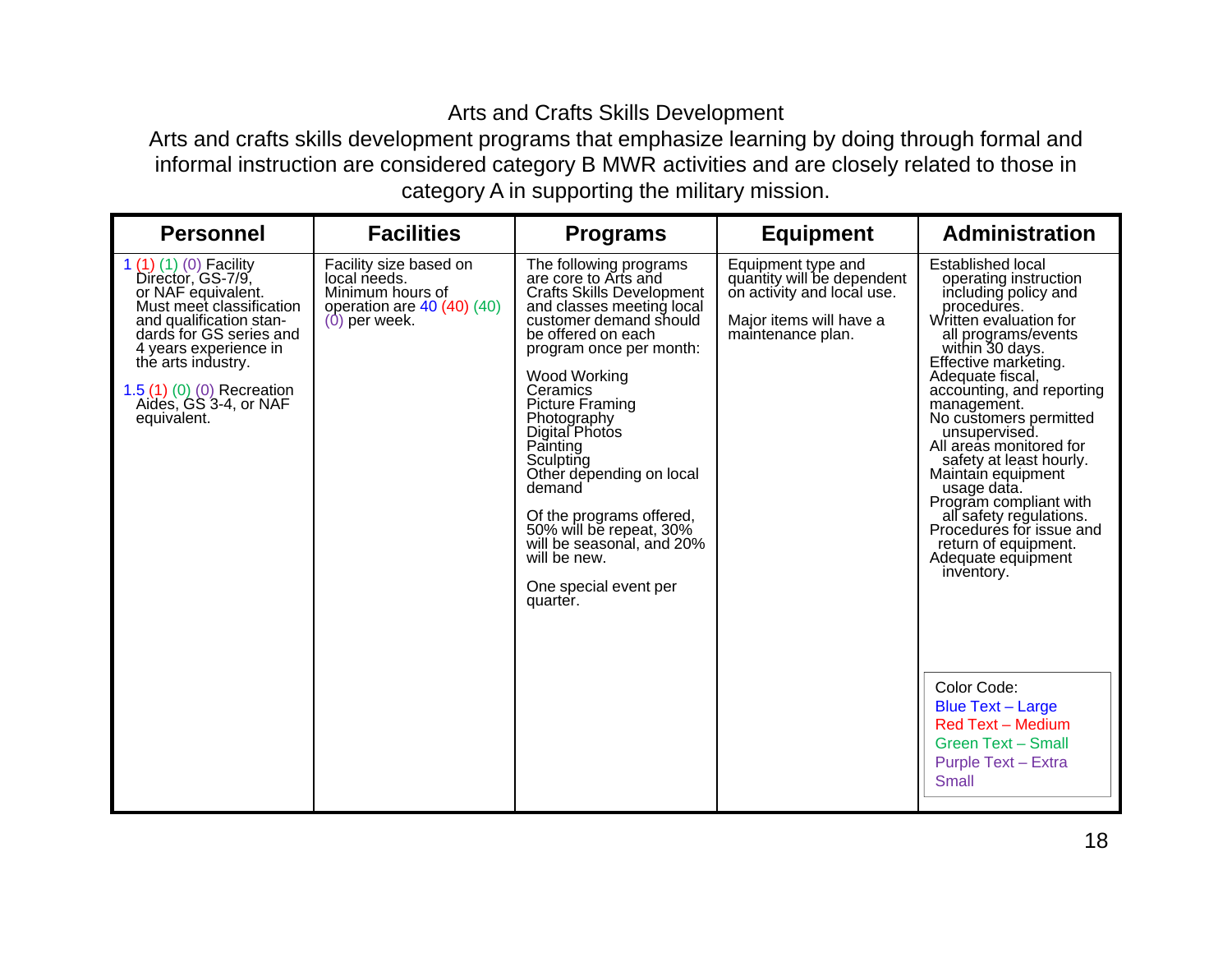## **Automotive Skills Development**

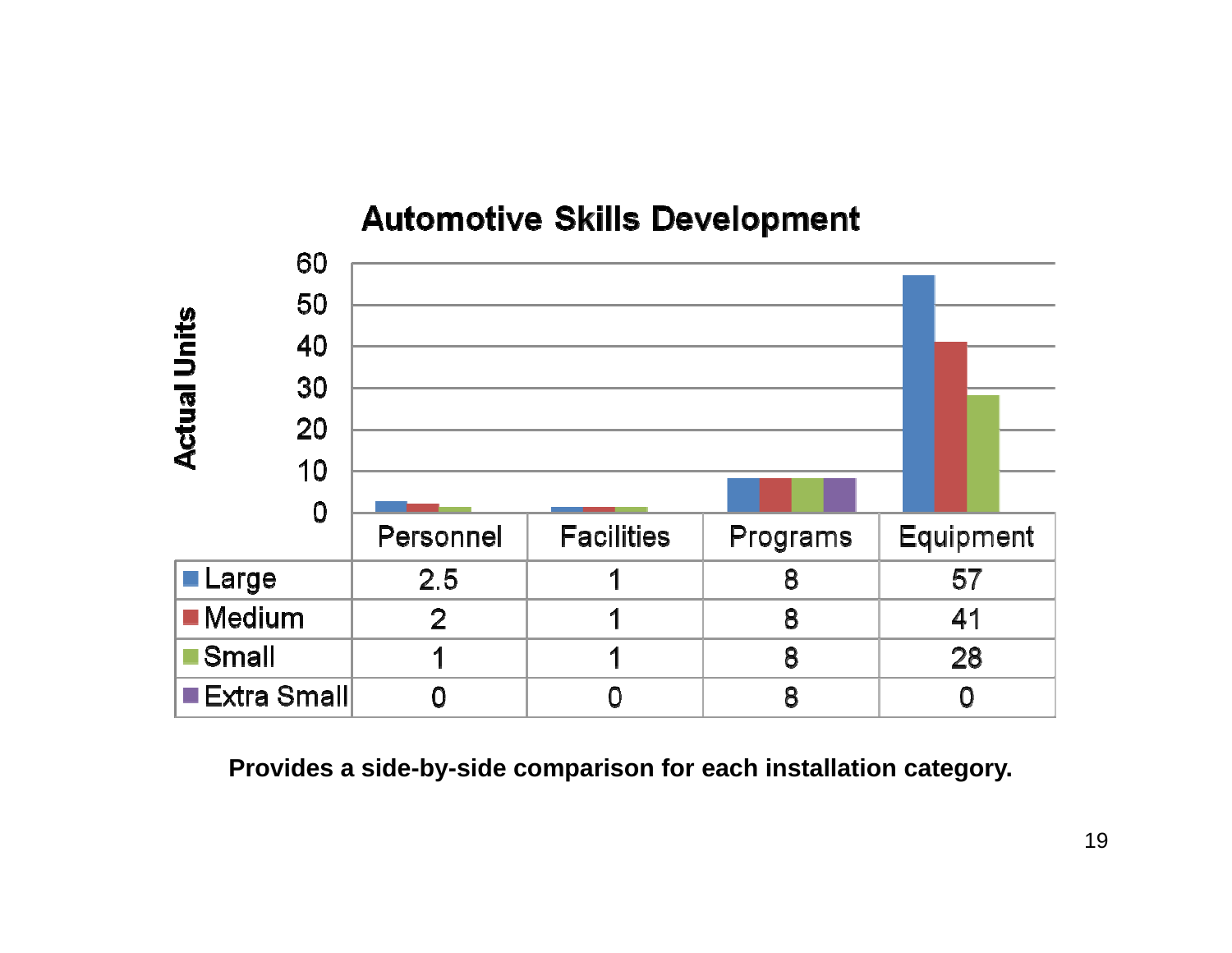## Automotive Skills Development

 Automotive skills development programs that emphasize learning by doing through formal and informal instruction are considered category B MWR activities and are closely related to those in category A in supporting the military mission.

| <b>Personnel</b>                                                                                                                                                                                                                                                                                                                                                                                                                                                                                                                                                                             | <b>Facilities</b>                                                                                                                                                                                                                                                                                                                                                                                                                                                                                                                                              | <b>Programs</b>                                                                                                                                                                                                                                                                                                                                                                                                                                   | <b>Equipment</b>                                                                                                                                                                                                                                                                                                                                                                                                                                                                                                                                                                                                                                                                                                                                                                                                                                                                                                                                       | <b>Administration</b>                                                                                                                                                                                                                                                                                                                                                                                                                                                                                                                                                                                                                                                              |
|----------------------------------------------------------------------------------------------------------------------------------------------------------------------------------------------------------------------------------------------------------------------------------------------------------------------------------------------------------------------------------------------------------------------------------------------------------------------------------------------------------------------------------------------------------------------------------------------|----------------------------------------------------------------------------------------------------------------------------------------------------------------------------------------------------------------------------------------------------------------------------------------------------------------------------------------------------------------------------------------------------------------------------------------------------------------------------------------------------------------------------------------------------------------|---------------------------------------------------------------------------------------------------------------------------------------------------------------------------------------------------------------------------------------------------------------------------------------------------------------------------------------------------------------------------------------------------------------------------------------------------|--------------------------------------------------------------------------------------------------------------------------------------------------------------------------------------------------------------------------------------------------------------------------------------------------------------------------------------------------------------------------------------------------------------------------------------------------------------------------------------------------------------------------------------------------------------------------------------------------------------------------------------------------------------------------------------------------------------------------------------------------------------------------------------------------------------------------------------------------------------------------------------------------------------------------------------------------------|------------------------------------------------------------------------------------------------------------------------------------------------------------------------------------------------------------------------------------------------------------------------------------------------------------------------------------------------------------------------------------------------------------------------------------------------------------------------------------------------------------------------------------------------------------------------------------------------------------------------------------------------------------------------------------|
| 1 (1) (1) (0) Facility<br>Director, GS-5/7,<br>or NAF equivalent.<br>Must have 4 years -<br>perience in the auto<br>maintenance/repair<br>industry.<br>1 (1) (0) (0) Auto Skills<br>Worker, WG-7/8, or<br>NAF equivalent. Must<br>have 2 years<br>experience in the auto<br>maintenance/repair<br>industry.<br>1 (1) (0) (0) Auto Skills<br>Hélper, WG-4/5* or<br>NAF equivalent. Must<br>have 1 year experience<br>in the auto<br>maintenance/repair<br>industry.<br>* Part Time<br>All personnel shall meet<br>classification and<br>qualification standards for<br>appropriate GS series. | 3,346 (1,926) (local<br>$needs)$ (0) sq. foot.<br>Minimum hours of<br>operation are $45(45)(40)$<br>$(0)$ per week. Hours of<br>operation determined by<br>local customer demand.<br>$4(2)$ (local needs) $(0)$<br>Auto skills bays.<br>2 (1) (local needs) (0)<br>Vehicle lifts.<br>Central storage area.<br>Resale/Tool issue area.<br>Machine shop.<br>Welding area.<br>Classroom area.<br>Oil disposal system in<br>compliance with state and<br>local standards.<br>All facilities will have<br>adequate lighting and<br>ventilation systems in<br>place. | The following programs<br>are core to Auto Skills<br>Development and classes<br>meeting local customer<br>demand should be<br>offered on each program<br>once (once) (once) (once)<br>per month:<br>Brake repair.<br>Minor engine tune up.<br>Major engine overhaul.<br>Oil and lube service.<br>Emissions/Exhaust<br>repair.<br>Motorcycle repair.<br>Engine diagnostics.<br>Tire repair.<br>One (One) (One) (One)<br>special event per quarter. | Due to variety of<br>equipment, items of less<br>than \$300 are not<br>provided. Replacement<br>plan: 20% annually.<br>1(1)(0)(0)<br>Computerized analyzer.<br>1 (1) (0) (0) Brake Lathe.<br>1 (1) (0) (0) Bearing<br>Press.<br>$1(1)(0)(0)$ Parts<br>Washer.<br>$1(1)(1)(0)$ Steam<br>cleaner.<br>$(1)$ $(0)$ Engine stand.<br>$(1)$ $(0)$ Engine hoist.<br>(1)<br>$\langle 0 \rangle$ $\langle 0 \rangle$ Welder.<br>1(1)<br>(2) (0) Floor jacks.<br>(4) (0) Jack stands.<br>(2) (0) Work<br>(2)<br>4<br>8(4)<br>4(2)<br>benches.<br>4 (2) (1) (0) American tool<br>sets.<br>4 (2) (1) (0) Metric tool<br>sets.<br>1 $(1)(1)(0)$ Tire<br>changer/balancer.<br>$1(1)(1)(0)$ Transmission<br>jack.<br>$1(1)(1)(0)$ Strut<br>compressor.<br>$1(1)(1)(0)$ Drill press.<br>$(1)$ $(0)$ Bench vises.<br>2(2)<br>1 $(1)$ $(1)$ $(0)$ Battery and<br>Alternator tester.<br>2 (2) (1) (0) Battery<br>Chargers.<br>1 $(1)$ $(0)$ $(0)$ Oxy<br>Acetylene torch. | Established local<br>operating instruction<br>including policy and<br>procedures.<br>Written evaluation for<br>all programs/events<br>within 30 days.<br>Effective marketing.<br>Adequate fiscal,<br>accounting, and reporting<br>management.<br>No customers permitted<br>unsupervised.<br>All areas monitored for<br>safety at least hourly.<br>Maintain equipment<br>usage data.<br>Program compliant with<br>all safety regulations.<br>Procedures for issue and<br>return of equipment.<br>Adequate equipment<br>inventory.<br>Color Code:<br><b>Blue Text - Large</b><br><b>Red Text - Medium</b><br><b>Green Text - Small</b><br><b>Purple Text - Extra</b><br><b>Small</b> |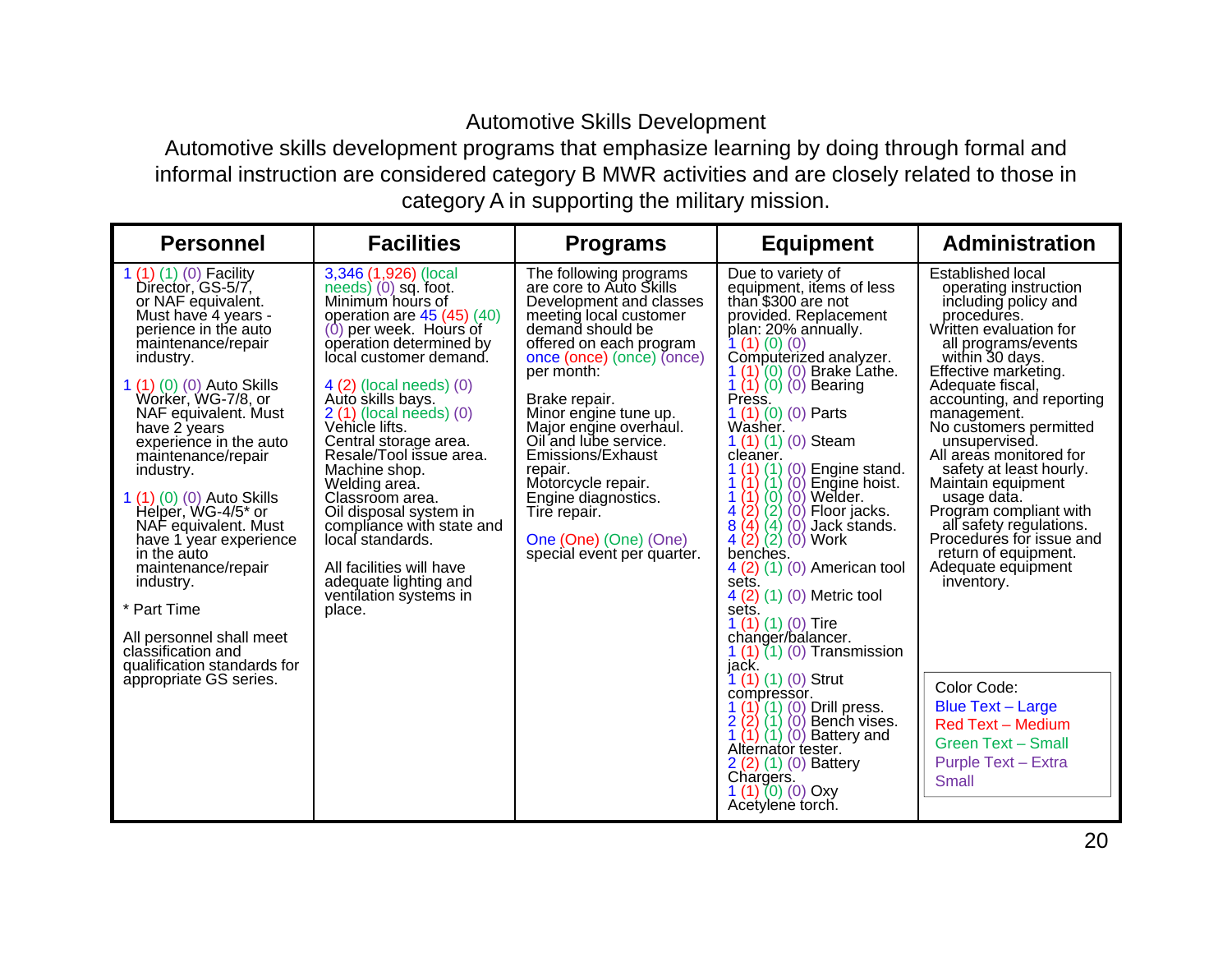## Automotive Skills Development Continued

 Automotive skills development programs that emphasize learning by doing through formal and informal instruction are considered category B MWR activities and are closely related to those in category A in supporting the military mission.

| <b>Personnel</b> | <b>Facilities</b> | <b>Programs</b> | <b>Equipment</b>                                                                                                                                                                                                         | <b>Administration</b>                                                                                                            |
|------------------|-------------------|-----------------|--------------------------------------------------------------------------------------------------------------------------------------------------------------------------------------------------------------------------|----------------------------------------------------------------------------------------------------------------------------------|
|                  |                   |                 | 1 (1) (0) (0) Hydraulic<br>press.<br>2 (2) (0) (0) Screw jacks.<br>1 (1) (1) (0) Bench<br>grinder.<br>$(1)$ (0) Shop vac.<br>(1) (0) Air<br>compressor.<br>1 (1) (1) (0) Tire changer.<br>8 (4) (4) (0) Wheel<br>chocks. | Color Code:<br><b>Blue Text - Large</b><br><b>Red Text - Medium</b><br>Green Text - Small<br>Purple Text - Extra<br><b>Small</b> |
|                  |                   |                 |                                                                                                                                                                                                                          |                                                                                                                                  |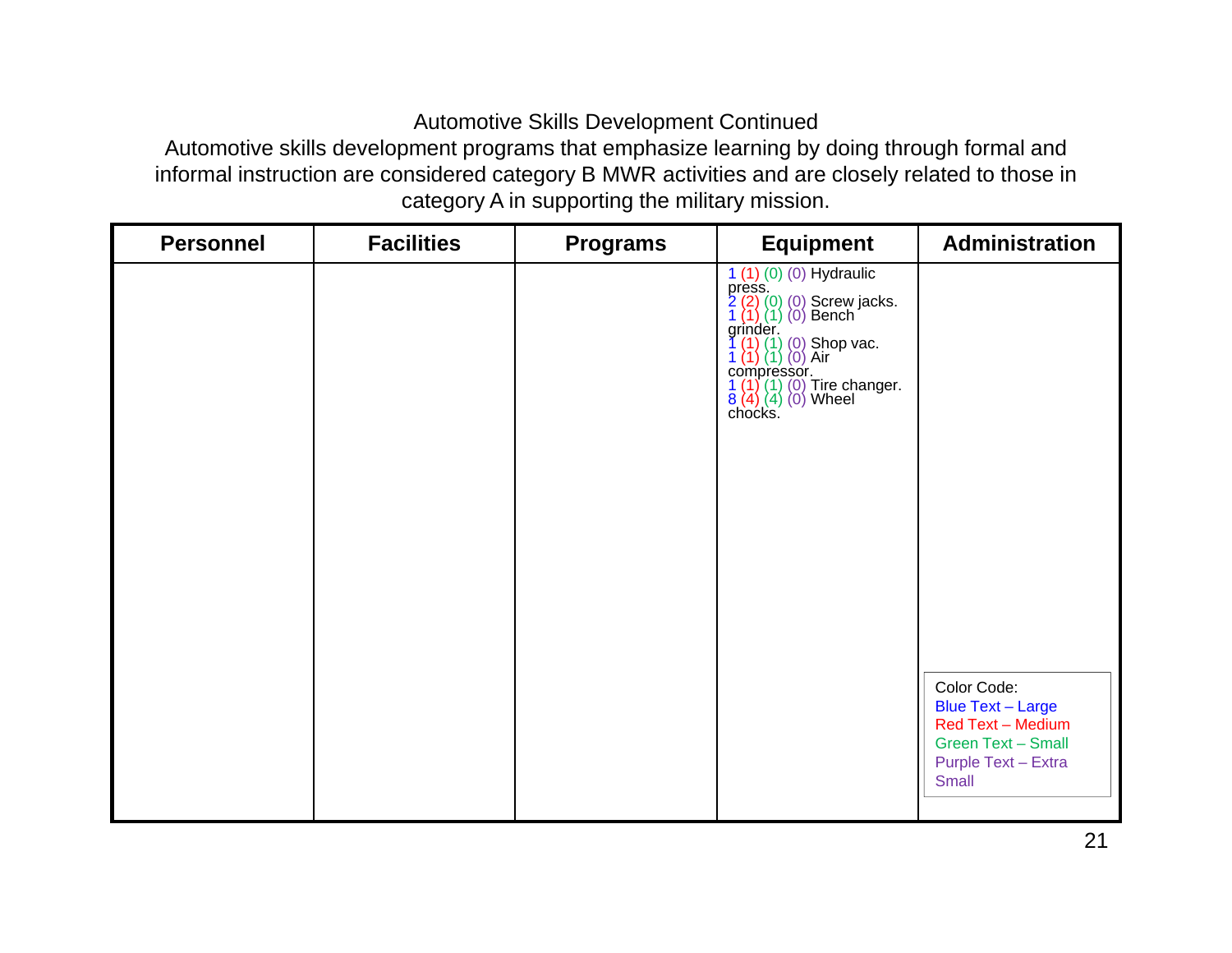

**Bowling Centers (16 lanes or less)**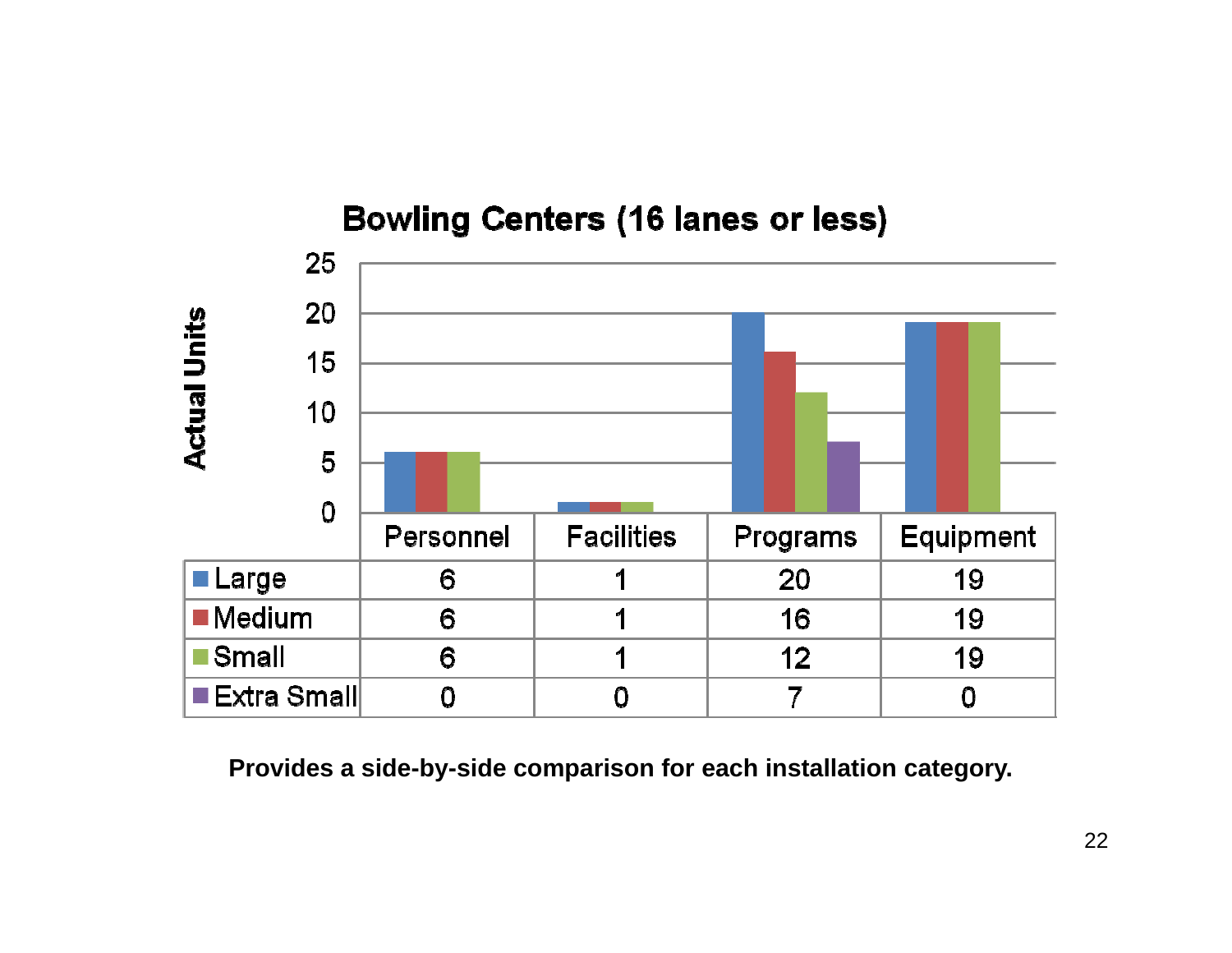## Bowling Centers (16 lanes or less)

 Bowling programs having 16 lanes or less, offering services such as bowling resale, food and beverage, bowling instruction, and open/league play bowling are considered category B MWR activities and are closely related to those in category A in supporting the military mission.

| <b>Personnel</b>                                                                                                                                                                                                                                                                                                                                                                                                                                                                                                                                                                                                                                                            | <b>Facilities</b>                                                                                                                                                                                                                                                                                                                                                                                                                                                                                                                                                                                                                                                     | <b>Programs</b>                                                                                                                                                                                                                                                                                             | <b>Equipment</b>                                                                                                                                                                                                                                                                                                                                                                                                                                                                                                                                                                                                                                                                                                                                                                            | <b>Administration</b>                                                                                                                                                                                                                                                                                                                                                                                                                                                                                                                                                                                                                                                |
|-----------------------------------------------------------------------------------------------------------------------------------------------------------------------------------------------------------------------------------------------------------------------------------------------------------------------------------------------------------------------------------------------------------------------------------------------------------------------------------------------------------------------------------------------------------------------------------------------------------------------------------------------------------------------------|-----------------------------------------------------------------------------------------------------------------------------------------------------------------------------------------------------------------------------------------------------------------------------------------------------------------------------------------------------------------------------------------------------------------------------------------------------------------------------------------------------------------------------------------------------------------------------------------------------------------------------------------------------------------------|-------------------------------------------------------------------------------------------------------------------------------------------------------------------------------------------------------------------------------------------------------------------------------------------------------------|---------------------------------------------------------------------------------------------------------------------------------------------------------------------------------------------------------------------------------------------------------------------------------------------------------------------------------------------------------------------------------------------------------------------------------------------------------------------------------------------------------------------------------------------------------------------------------------------------------------------------------------------------------------------------------------------------------------------------------------------------------------------------------------------|----------------------------------------------------------------------------------------------------------------------------------------------------------------------------------------------------------------------------------------------------------------------------------------------------------------------------------------------------------------------------------------------------------------------------------------------------------------------------------------------------------------------------------------------------------------------------------------------------------------------------------------------------------------------|
| 1 $(1)(1)(0)$ Facility<br>Director, GS-5/7,<br>or NAF equivalent.<br>Must have 3 years<br>related experience.<br>1 $(1)$ $(1)$ $(0)$ Equipment<br>Repairer, WG-5/7, or<br>NAF equivalent. Must<br>have 2 years<br>experience in bowling<br>facility and equipment<br>maintenance or<br>educational training.<br>$2(2)(2)(0)$ Maintenance<br>Worker, WG-4/5, or<br>NAF equivalent. Must<br>have 1 year experience<br>in bowling facility and<br>equipment maintenance<br>or educational training.<br>$2(2)(2)(0)$ Recreation<br>Aides, GS-3 or NAF<br>equivalent.<br>All personnel shall meet<br>classification and<br>qualification standards for<br>appropriate GS series. | $1,000$ $(1,000)$ $(1,000)$ $(0)$<br>sq. foot of area per lane.<br>Minimum hours of<br>operation are 70 (70) (70)<br>$(0)$ per week. Hours of<br>operation determined by<br>local customer demand.<br>Reception desk easily<br>accessible.<br>Bowlers area at least 12<br>foot deep.<br>Concourse aisle at least<br>12 foot wide.<br>Clearly readable exterior<br>signs.<br>Facility cleanliness,<br>safety, and operations<br>evaluated daily.<br>Sufficient lighting (indoor<br>& outdoor) and<br>ventilation.<br>Carpeting replaced at<br>least every 5 years.<br>Interior painted at least<br>every 3 years.<br>Ceiling tiles replaced at<br>least every 3 years. | <b>Monthly Programs:</b><br>$3(3)(3)(0)$ Directed<br>Activities.<br>4 (3) (2) (0) Filler<br>Activities.<br>4 (3) (2) (2) Special<br>interest/Theme.<br>$4(3)(2)(2)$ Skills<br>Classes.<br>4 (3) (2) (2) Competitions.<br>Community-wide<br>programs per quarter:<br>1 (1) (1) (1) Special<br>Entertainment. | Pairs of lanes &<br>approaches appropriate<br>for size of facility.<br>Automatic ball returns.<br>Automatic scoring system<br>Bowling pins, $3(3)(3)(0)$<br>set per lane.<br>Bowling balls, $6(6)(6)(0)$<br>per lane.<br>Bowling shoes, $6(6)(6)$<br>$(0)$ pairs per lane.<br>Bumpers, 1 (1) (1) (0) set<br>per lane.<br>Bowling ball racks.<br>Office hardware &<br>bowling software systems<br>Minimum 1 (1) (1) (0)<br>computer.<br>Phone, copier, fax, and<br>control desk.<br>PA and professional<br>sound system.<br>POS system.<br>Bowling settee equipment<br>Lockers, $3(3)(3)(0)$ per<br>lane.<br>Automated lane<br>conditioning equipment.<br>Lane duster & buffer.<br>Equipment for bowling<br>ball cleaning, polishing,<br>and drilling.<br>Tools for upkeep of<br>pinsetters. | Established local<br>operating instruction<br>including policy and<br>procedures.<br>Written evaluation for<br>all programs/events<br>within 30 days.<br>Effective marketing.<br>Adequate fiscal,<br>accounting, and reporting<br>management.<br>No customers permitted<br>unsupervised.<br>All areas monitored for<br>safety at least hourly.<br>Maintain equipment<br>usage data.<br>Program compliant with<br>all safety regulations.<br>Procedures for issue and<br>return of equipment.<br>Adequate equipment<br>inventory.<br>Color Code:<br><b>Blue Text - Large</b><br><b>Red Text - Medium</b><br><b>Green Text - Small</b><br>Purple Text - Extra<br>Small |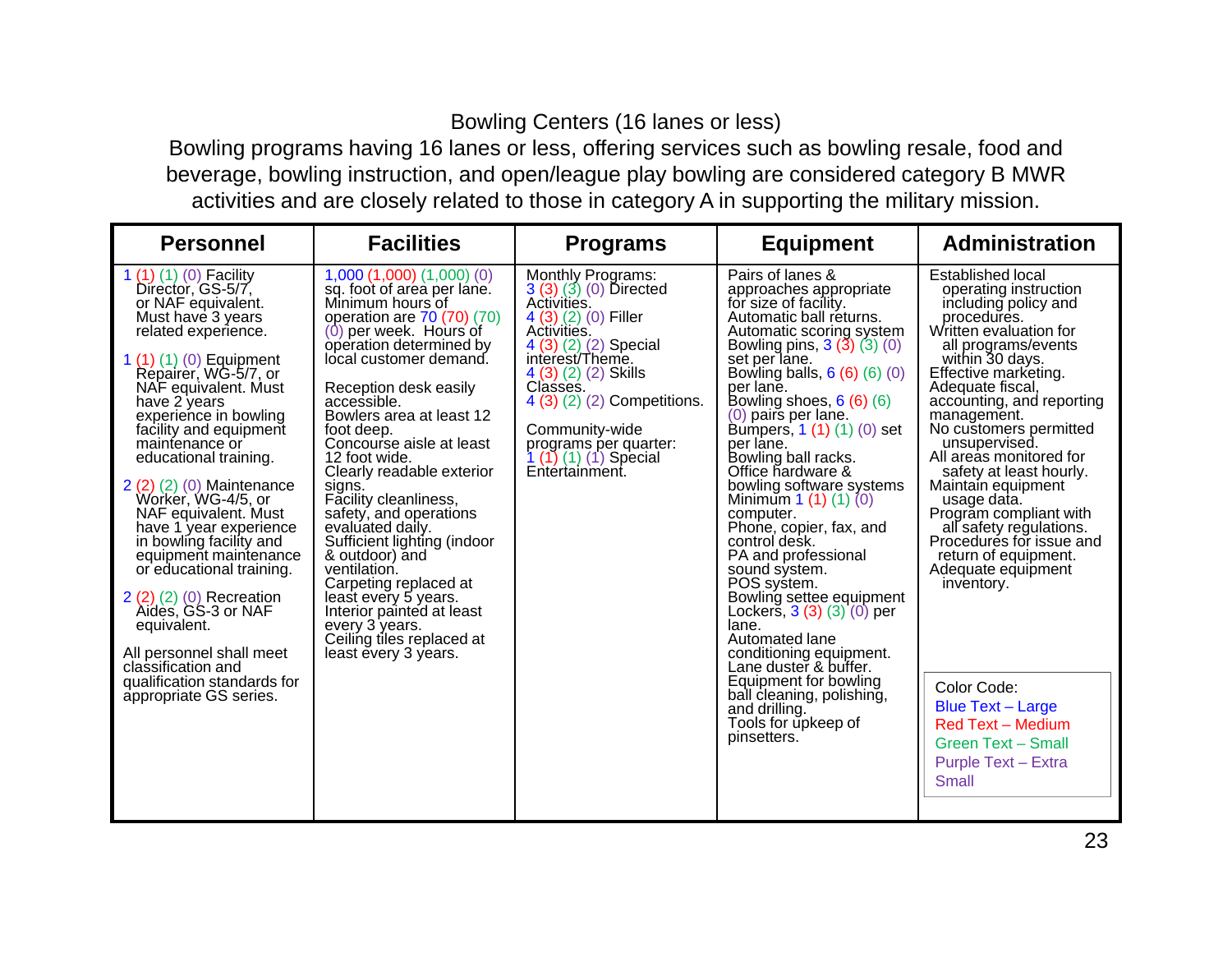# **Outdoor Recreation (Gear Checkout)**

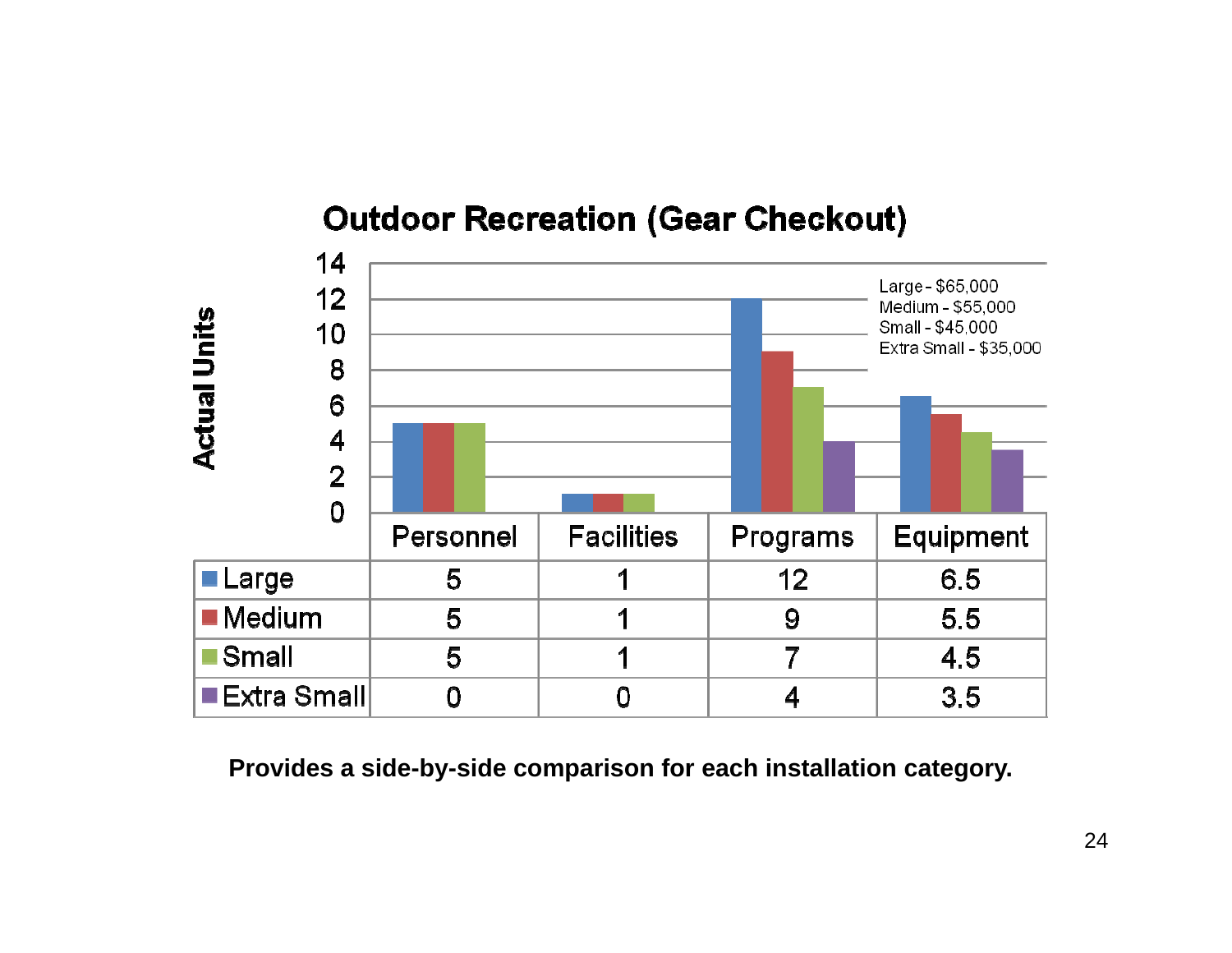## Outdoor Recreation (Includes Gear Checkout)

 Outdoor recreation, including gear checkout, programs that provide instructional and structured outdoor recreational activities are considered category B MWR activities and are closely related to those in category A in supporting the military mission.

| <b>Personnel</b>                                                                                                                                                                                                                                                                                                                                                                                                                                                                                                                                                                                                                           | <b>Facilities</b>                                                                                                                                                                                                                                                                                                                                                                                                                                                                                                                                                                                                                                                                              | <b>Programs</b>                                                                                                                                                                                                                                                                                                                                                                                                                                                                                                                                                                                                                                                                                                                                                                         | <b>Equipment</b>                                                                                                                                                                                                                                                                                                                                                                                                                                                                                                                                                                                                                                                              | <b>Administration</b>                                                                                                                                                                                                                                                                                                                                                                                                                                                                                                                                                                                                  |
|--------------------------------------------------------------------------------------------------------------------------------------------------------------------------------------------------------------------------------------------------------------------------------------------------------------------------------------------------------------------------------------------------------------------------------------------------------------------------------------------------------------------------------------------------------------------------------------------------------------------------------------------|------------------------------------------------------------------------------------------------------------------------------------------------------------------------------------------------------------------------------------------------------------------------------------------------------------------------------------------------------------------------------------------------------------------------------------------------------------------------------------------------------------------------------------------------------------------------------------------------------------------------------------------------------------------------------------------------|-----------------------------------------------------------------------------------------------------------------------------------------------------------------------------------------------------------------------------------------------------------------------------------------------------------------------------------------------------------------------------------------------------------------------------------------------------------------------------------------------------------------------------------------------------------------------------------------------------------------------------------------------------------------------------------------------------------------------------------------------------------------------------------------|-------------------------------------------------------------------------------------------------------------------------------------------------------------------------------------------------------------------------------------------------------------------------------------------------------------------------------------------------------------------------------------------------------------------------------------------------------------------------------------------------------------------------------------------------------------------------------------------------------------------------------------------------------------------------------|------------------------------------------------------------------------------------------------------------------------------------------------------------------------------------------------------------------------------------------------------------------------------------------------------------------------------------------------------------------------------------------------------------------------------------------------------------------------------------------------------------------------------------------------------------------------------------------------------------------------|
| 1 $(1)$ $(1)$ $(0)$ Facility<br>Director, GS-7, or NAF<br>equivalent. Must have<br>an undergrad degree in<br>related field and 2 years<br>related experience.<br>1 $(1)(1)(0)$ Equipment<br>Staff, WG-4, or NAF<br>equivalent. Must have<br>HS diploma and 2 years<br>experience in<br>equipment maintenance<br>and certification.*<br>3 (3) (3) (0) Customer<br>Sérvice Staff, GS-5, or<br>NAF equivalent.<br># Guides, GS-5 or NAF<br>equivalent. Number of<br>quides and certification*<br>is dependent on pro-<br>gram demands and<br>industry standard.<br>* Certification required<br>depends on activity and<br>type of maintenance | 5,000(4,000)(4,000)<br>(local needs) sq. ft. of<br>area with visible exterior<br>signage.<br>Dedicated space for<br>outdoor adventure<br>programming.<br>Outside area sufficient for<br>washing gear.<br>Inside gear cleaning area<br>with washer, dryer, and<br>sink.<br>Equipment repair and<br>inspection area well<br>lighted and ventilated.<br>Gear storage area secure<br>and convenient to<br>customer issue/return.<br>Floor plan designed for<br>grouping of activity/gear.<br>Adequate size classroom.<br>Customer service area<br>with resource and<br>information area and<br>dedicated counter.<br>Staff lockers, customer<br>dressing area.<br>Adequate HAZMAT<br>storage area. | <b>Rental: Sufficient amount</b><br>of high quality, reliable<br>equipment, driven by<br>patron demands, that<br>meets current industry<br>standards. Shall be<br>maintained and tuned<br>with certified technicians<br>meeting manufacturer<br>standards. Fees and<br>charges are posted.<br>Usage record for all items<br>maintained.<br>Sales: Resale to support<br>the programs offered is<br>based on patron demand.<br>Repair: Certified staff<br>technicians may offer<br>repair services. Fee<br>schedule will be posted.<br>Instruction & Trips: All<br>include at least one staff<br>member. Annually:<br>Overnight Trips $-3(2)(2)$<br>(1)<br>Classroom Instruction $-4$<br>$(3)$ $(2)$ $(1)$ .<br>Outdoor Instruction $-4$<br>$(3)$ $(2)$ $(1)$ .<br>Information/Resources: | Outdoor recreation<br>equipment inventory<br>should be valued at a<br>minimum of $$65.000$<br>(\$55,000) (\$45,000)<br>(\$35,000).<br>Quantity and variety of<br>equipment should be<br>based on customer<br>demand. Following are<br>some items to consider:<br>Kayaks & safety gear and<br>accessories.<br>Canoes & safety gear and<br>accessories.<br>Rafts & safety gear and<br>accessories.<br>Bicycles & safety gear<br>and accessories.<br>Skis & safety gear and<br>accessories.<br>Camping gear.<br>RVs, pop-up campers.<br>Fishing gear.<br>Morale boats.<br>At least 40% of inventory<br>is devoted to regionally<br>appropriate equipment.<br>At least 20% of the | <b>Established local</b><br>operating instruction<br>including policy and<br>procedures.<br>Written evaluation for<br>all programs/events<br>within 30 days.<br>Effective marketing.<br>Adequate fiscal,<br>accounting, and reporting<br>management.<br>No customers permitted<br>unsupervised.<br>All areas monitored for<br>safety at least hourly.<br>Maintain equipment<br>usage data.<br>Program compliant with<br>all safety regulations.<br>Procedures for issue and<br>return of equipment.<br>All hold harmless agree-<br>ments are approved by<br>local servicing legal.<br>Adequate equipment<br>inventory. |
| performed.<br>All personnel shall meet<br>classification and<br>qualification standards for<br>appropriate GS series.                                                                                                                                                                                                                                                                                                                                                                                                                                                                                                                      | Administrative space free<br>from distraction.                                                                                                                                                                                                                                                                                                                                                                                                                                                                                                                                                                                                                                                 | Most offered at no cost<br>will include brochures on<br>local guides, events,<br>parks, and outdoor trips.<br>Competitions: Designed<br>to enhance personal and<br>team skills relevant to<br>outdoor activities.<br>Minimum of one (one)<br>(one) (one) per year.                                                                                                                                                                                                                                                                                                                                                                                                                                                                                                                      | equipment is replaced<br>annually.                                                                                                                                                                                                                                                                                                                                                                                                                                                                                                                                                                                                                                            | Color Code:<br><b>Blue Text - Large</b><br><b>Red Text - Medium</b><br><b>Green Text - Small</b><br><b>Purple Text - Extra</b><br>Small                                                                                                                                                                                                                                                                                                                                                                                                                                                                                |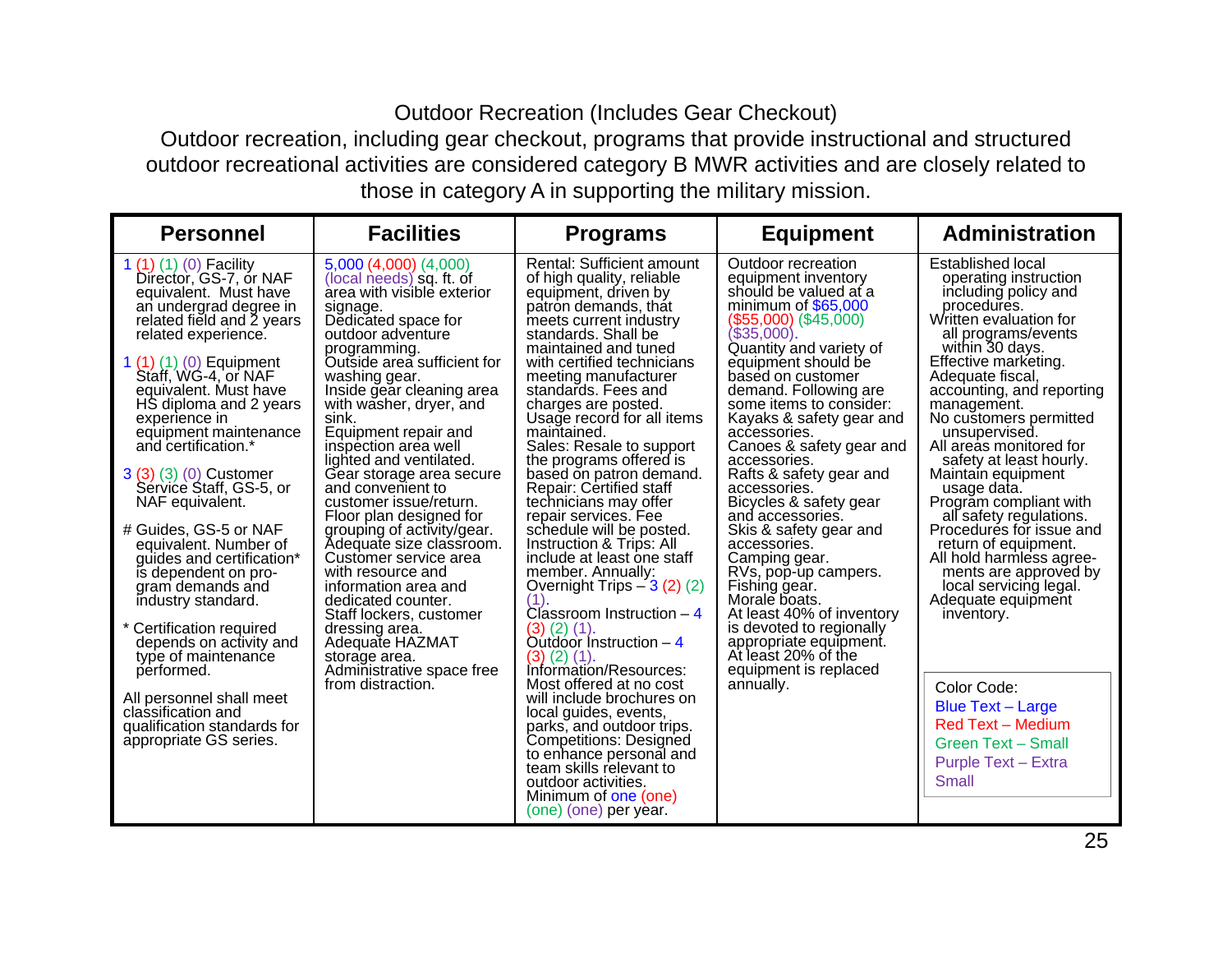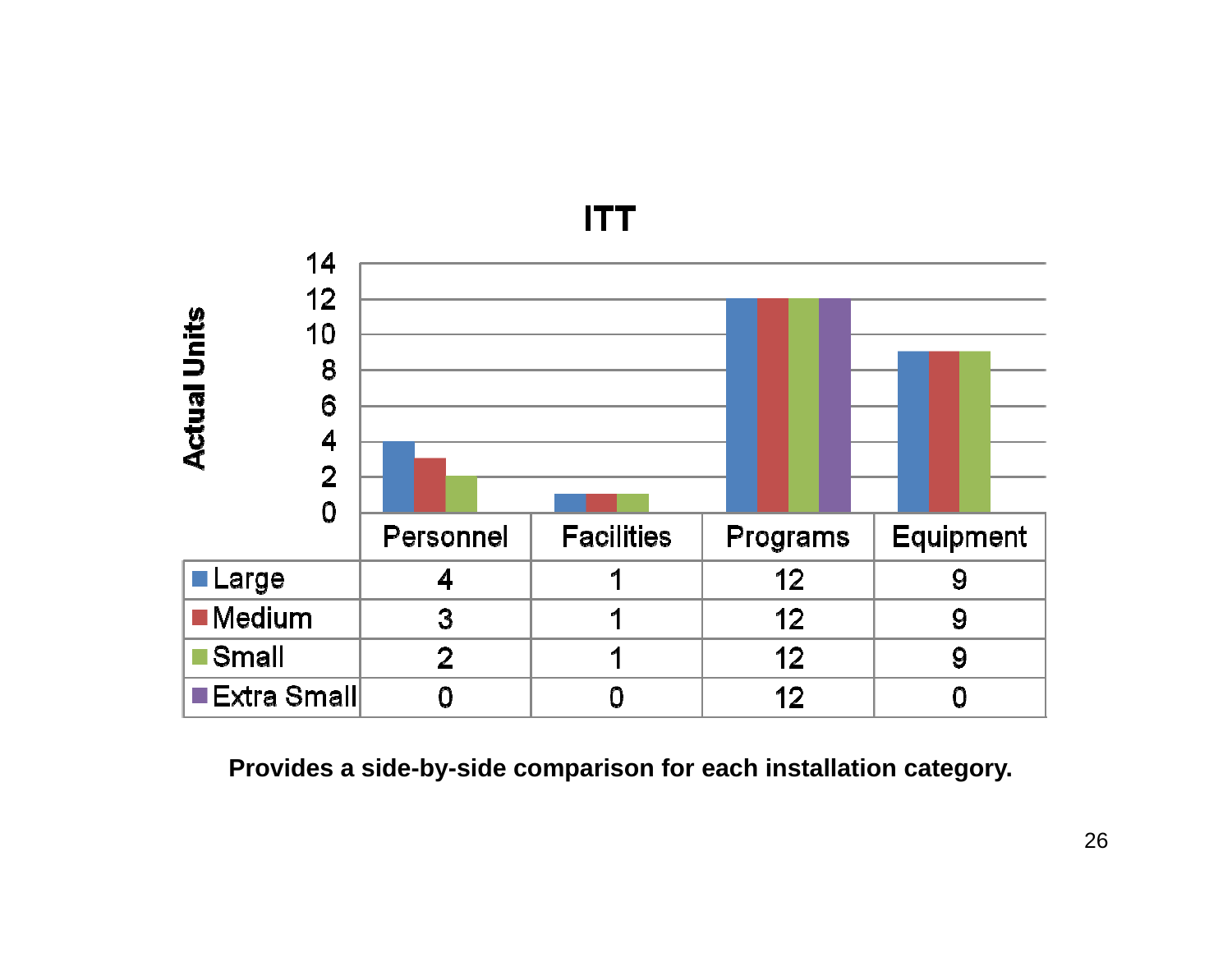#### ITT

 ITT programs that provide informational services, ticket resale and reimbursement, and tour programming and services are considered category B MWR activities and are closely related to those in category A in supporting the military mission.

| <b>Personnel</b>                                                                                                                                                                                                                                                                                                                                                                                                      | <b>Facilities</b>                                                                                                                                                                                                        | <b>Programs</b>                                                                                                                                                                                                                                                                                                                                                                                                                                                                                                                                                                                                                                                                                                                                                                                                                                                                                                                                                                                                                                                                                                    | <b>Equipment</b>                                                                                                                                                                                                                                                                                                                                                                                                                                                                                                                                                                                                                                                                                               | <b>Administration</b>                                                                                                                                                                                                                                                                                                                                                                                                                                                                                                                                                                                                                                                                                                                                                                         |
|-----------------------------------------------------------------------------------------------------------------------------------------------------------------------------------------------------------------------------------------------------------------------------------------------------------------------------------------------------------------------------------------------------------------------|--------------------------------------------------------------------------------------------------------------------------------------------------------------------------------------------------------------------------|--------------------------------------------------------------------------------------------------------------------------------------------------------------------------------------------------------------------------------------------------------------------------------------------------------------------------------------------------------------------------------------------------------------------------------------------------------------------------------------------------------------------------------------------------------------------------------------------------------------------------------------------------------------------------------------------------------------------------------------------------------------------------------------------------------------------------------------------------------------------------------------------------------------------------------------------------------------------------------------------------------------------------------------------------------------------------------------------------------------------|----------------------------------------------------------------------------------------------------------------------------------------------------------------------------------------------------------------------------------------------------------------------------------------------------------------------------------------------------------------------------------------------------------------------------------------------------------------------------------------------------------------------------------------------------------------------------------------------------------------------------------------------------------------------------------------------------------------|-----------------------------------------------------------------------------------------------------------------------------------------------------------------------------------------------------------------------------------------------------------------------------------------------------------------------------------------------------------------------------------------------------------------------------------------------------------------------------------------------------------------------------------------------------------------------------------------------------------------------------------------------------------------------------------------------------------------------------------------------------------------------------------------------|
| 1 (1) (1) (0) ITT Manager<br>GS-5/7, or NAF<br>equivalent. Must have<br>an undergrad degree in<br>Recreation, Tourism, or<br>a related field.<br>3 (1) (1) (0) Recreation<br>Aides, GS-2/3 or NAF<br>equivalent. Number<br>will vary based on<br>sales and hours of<br>operation. Must have<br>HS diploma.<br>All personnel shall meet<br>classification and<br>qualification standards for<br>appropriate GS series. | 300 (200) (200) (0) sq. ft.<br>of area. Exterior signage<br>readable from 200 ft.<br>Service counter providing<br>clear line of sight between<br>customer and employee.<br>Customer seating.<br>Separate Manager office. | .Information: Provide<br>base welcome packages,<br>MWR facility info, Coast<br>Guard lodging, base and<br>region events, community<br>activities, travel books<br>and maps, local<br>attractions, self-guided<br>tours, base map with<br>phone numbers, contacts<br>for ITT world-wide, local<br>car rental, restaurant,<br>taxi, and hotel, web page<br>IAW CG policy, and<br>monthly schedules.<br>•Tours: Two day trips per<br>week, one guide per 50<br>customers. One overnight<br>per month, one guide per<br>30 customers. Document<br>customer emergency<br>contact, pre tour brief,<br>additional costs. Hold<br>Harmless, identification<br>requirements confirmed.<br>Driver travel orders,<br>emergency procedures,<br>directions, risk<br>management, manifest,<br><i>itinerary, customer</i><br>evaluation, and cell<br>phone. Vehicle meets all<br>safety standards.<br>•Travel: Hold annual<br>vendor fair, provide on-<br>line travel agent, hotels,<br>rental cars, package<br>tours, and cruises.<br>•Ticket: Local/Regional<br>tickets, National tickets<br>through Joint Service<br>Programs. | Minimum of one computer<br>with internet and email<br>access.<br><b>Adequate Point of Sales</b><br>system.<br>Access to printer, copier,<br>and fax machine.<br>Adequate safe.<br>Phone with long distance<br>capability.<br>Sufficient brochure<br>display.<br>TV/VCR/DVD/CD system.<br>Customer counter<br>adequate for space and<br>demand.<br>On-line travel agent kiosk<br>or contracted travel agent<br>services.<br>Staff desk.<br>(N/A for extra small<br>populations).<br>Transportation needs will<br>vary based on tours/trips<br>provided by the program.<br>Any drivers must have<br>current valid driver's<br>license and certification in<br>compliance with local,<br>state, and federal laws. | <b>Established local</b><br>operating instruction<br>including policy and<br>procedures.<br>Written evaluation for<br>all programs/events<br>within 30 days.<br>Effective marketing.<br>Adequate fiscal,<br>accounting, and reporting<br>management.<br>No customers permitted<br>unsupervised.<br>All areas monitored for<br>safety at least hourly.<br>Maintain facility/service<br>usage data.<br>Program compliant with<br>all safety regulations.<br>Adequate equipment and<br>resale inventory.<br>Offices selling cruises will<br>meet the Cruise Line<br>International Assoc.<br>(CLIA) training and<br>remain in good<br>standing.<br>Color Code:<br><b>Blue Text - Large</b><br><b>Red Text - Medium</b><br><b>Green Text - Small</b><br><b>Purple Text - Extra</b><br><b>Small</b> |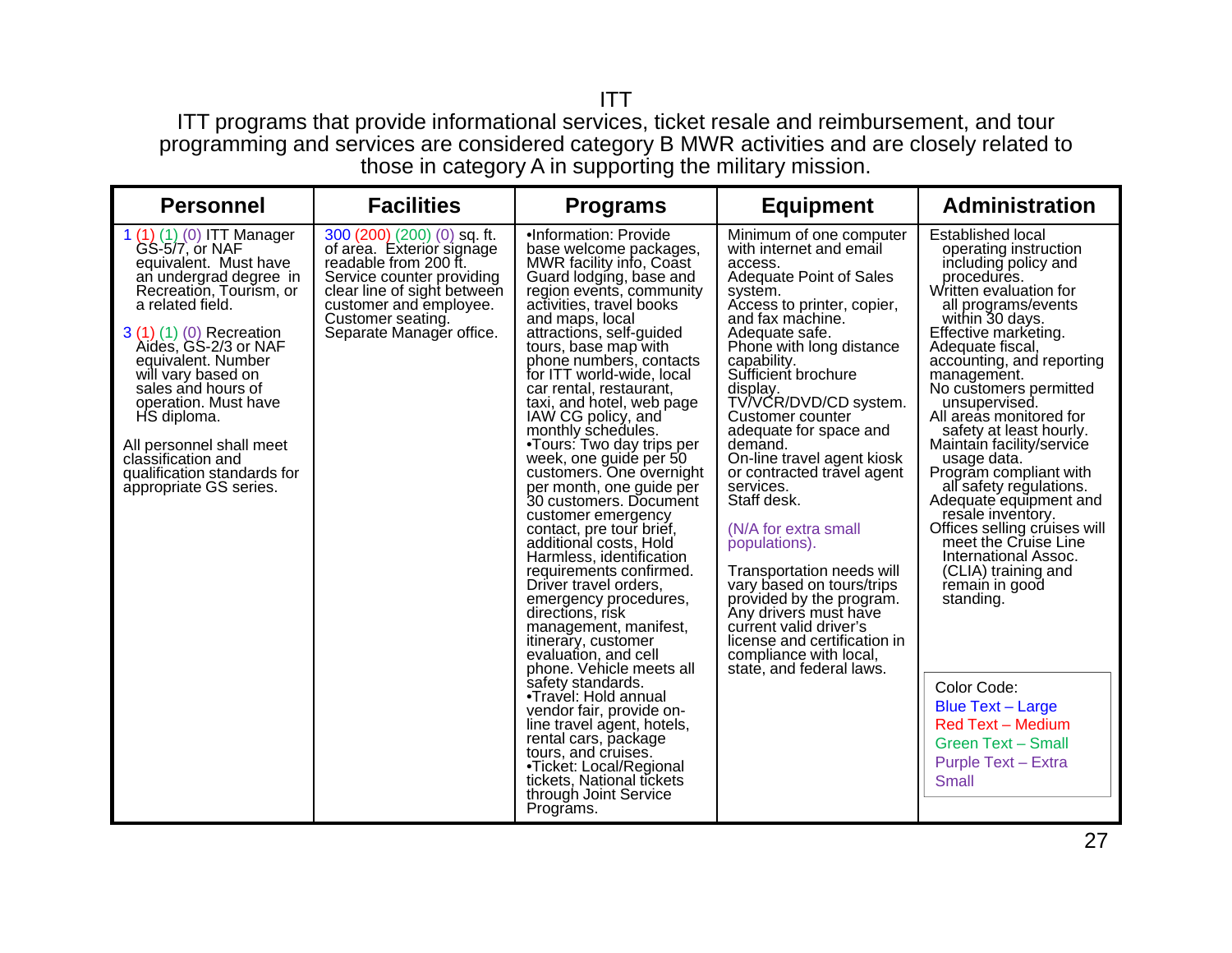## Recreational Pools

Standards for Recreational Pools are not dependent on installation population. Personnel, facilities, programs, and equipment standards are included in the resources contained in GPFSAT. See Enclosure 7 of reference (a) for specific standards.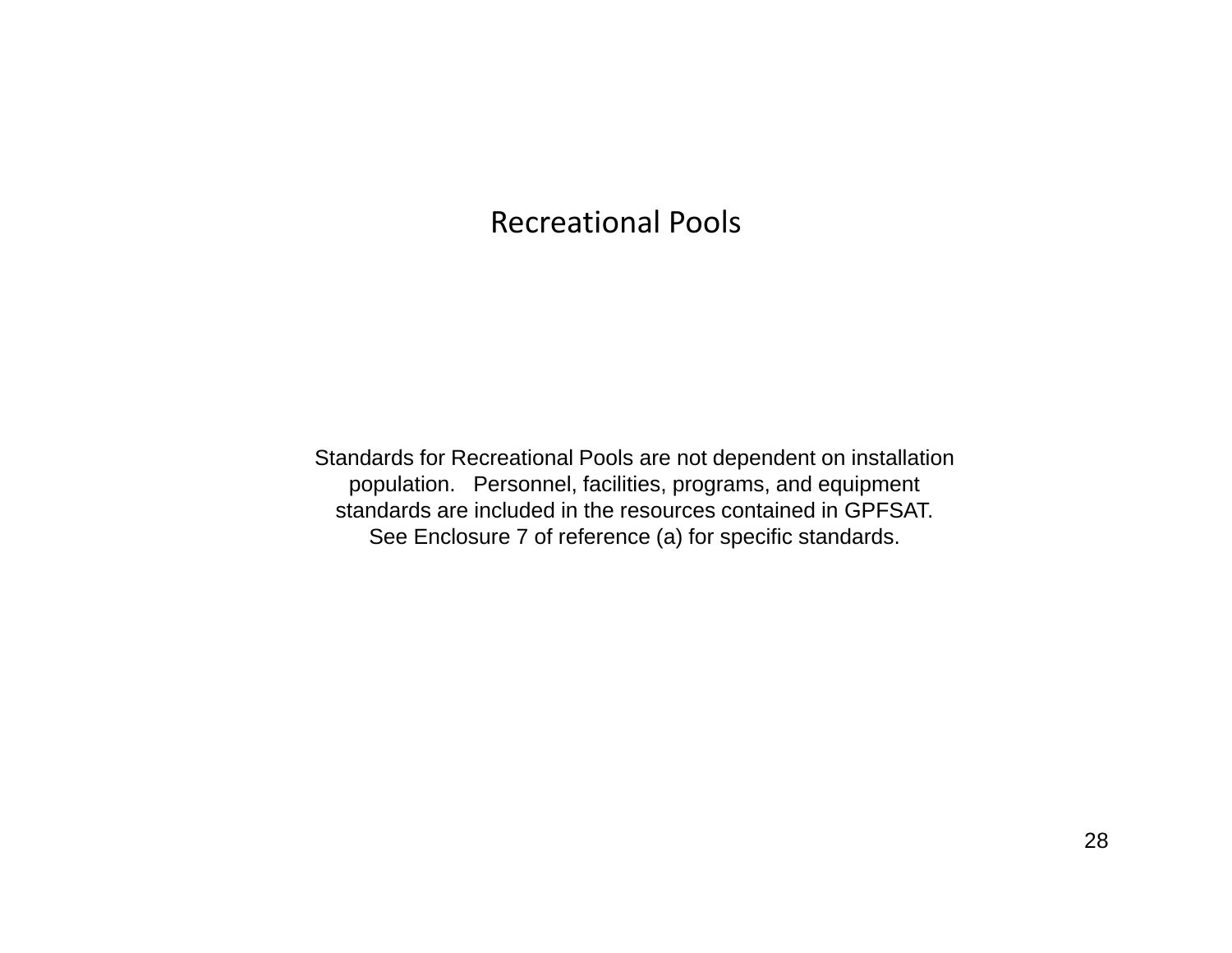### Recreational Pools – All Populations

 Recreational swimming pools used in a recreational environment are considered category B MWR activities and are closely related to those in category A in supporting the military mission.

| <b>Personnel</b>                                                          | <b>Facilities</b>                                                         | <b>Programs</b>                                                           | <b>Equipment</b>                                                          | <b>Administration</b>                                                                                                                                                                                                                                                                                                                                                                                                                                      |
|---------------------------------------------------------------------------|---------------------------------------------------------------------------|---------------------------------------------------------------------------|---------------------------------------------------------------------------|------------------------------------------------------------------------------------------------------------------------------------------------------------------------------------------------------------------------------------------------------------------------------------------------------------------------------------------------------------------------------------------------------------------------------------------------------------|
| No additional resources<br>beyond what is<br>designated in GPFSAT.        | No additional resources<br>beyond what is<br>designated in GPFSAT.        | No additional resources<br>beyond what is<br>designated in GPFSAT.        | No additional resources<br>beyond what is<br>designated in GPFSAT.        | Established local<br>operating instruction<br>including policy and                                                                                                                                                                                                                                                                                                                                                                                         |
| If recreational pool is<br>operated, see GPFSAT<br>for large populations. | If recreational pool is<br>operated, see GPFSAT<br>for large populations. | If recreational pool is<br>operated, see GPFSAT<br>for large populations. | If recreational pool is<br>operated, see GPFSAT<br>for large populations. | procedures.<br>Written evaluation for<br>all programs/events<br>within 30 days.<br>Effective marketing.<br>Adequate fiscal,<br>accounting, and reporting<br>management.<br>No customers permitted<br>unsupervised.<br>All areas monitored for<br>safety at least hourly.<br>Maintain equipment<br>usage data.<br>Program compliant with<br>all safety regulations.<br>Procedures for issue and<br>return of equipment.<br>Adequate equipment<br>inventory. |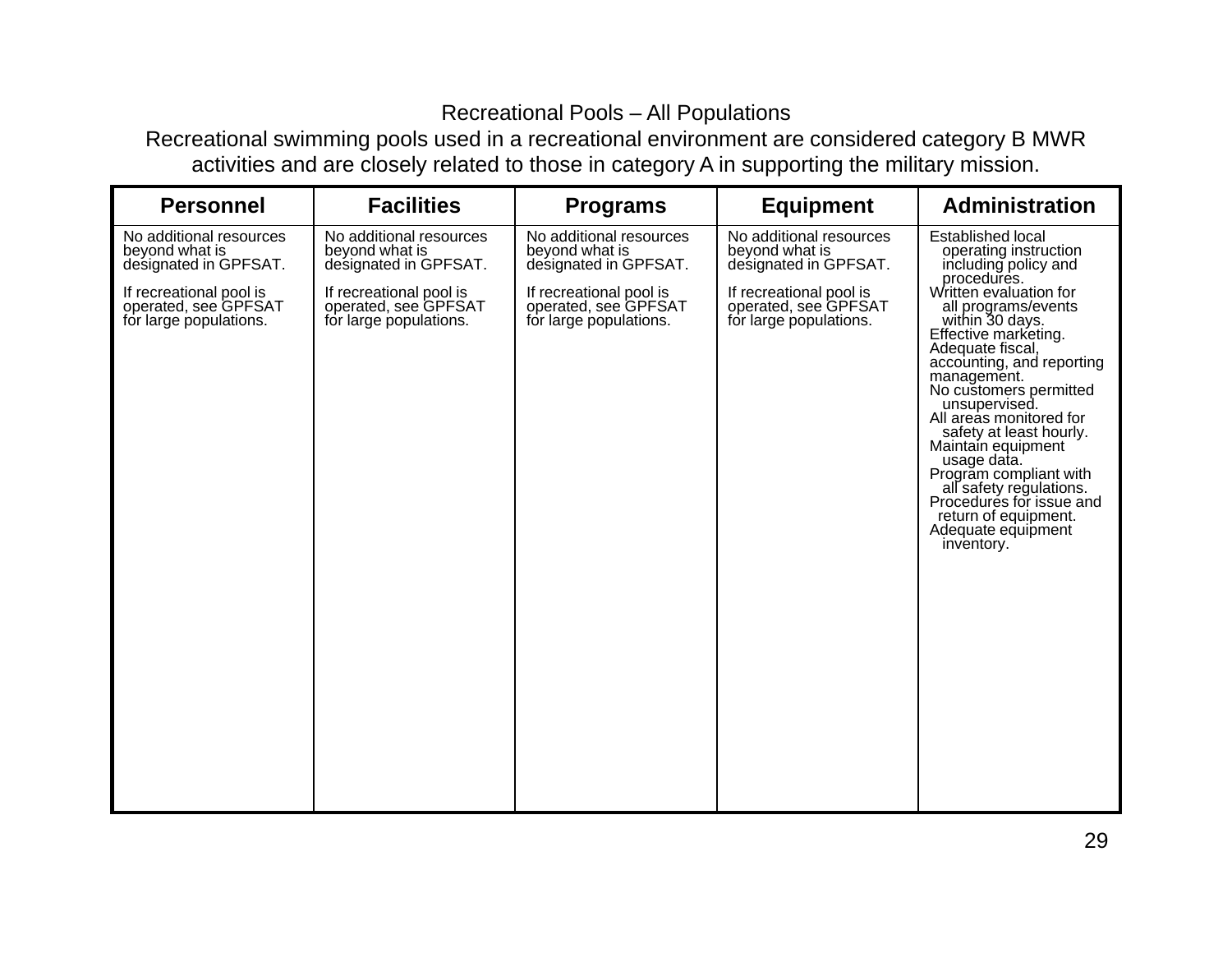

## **Sports Programs**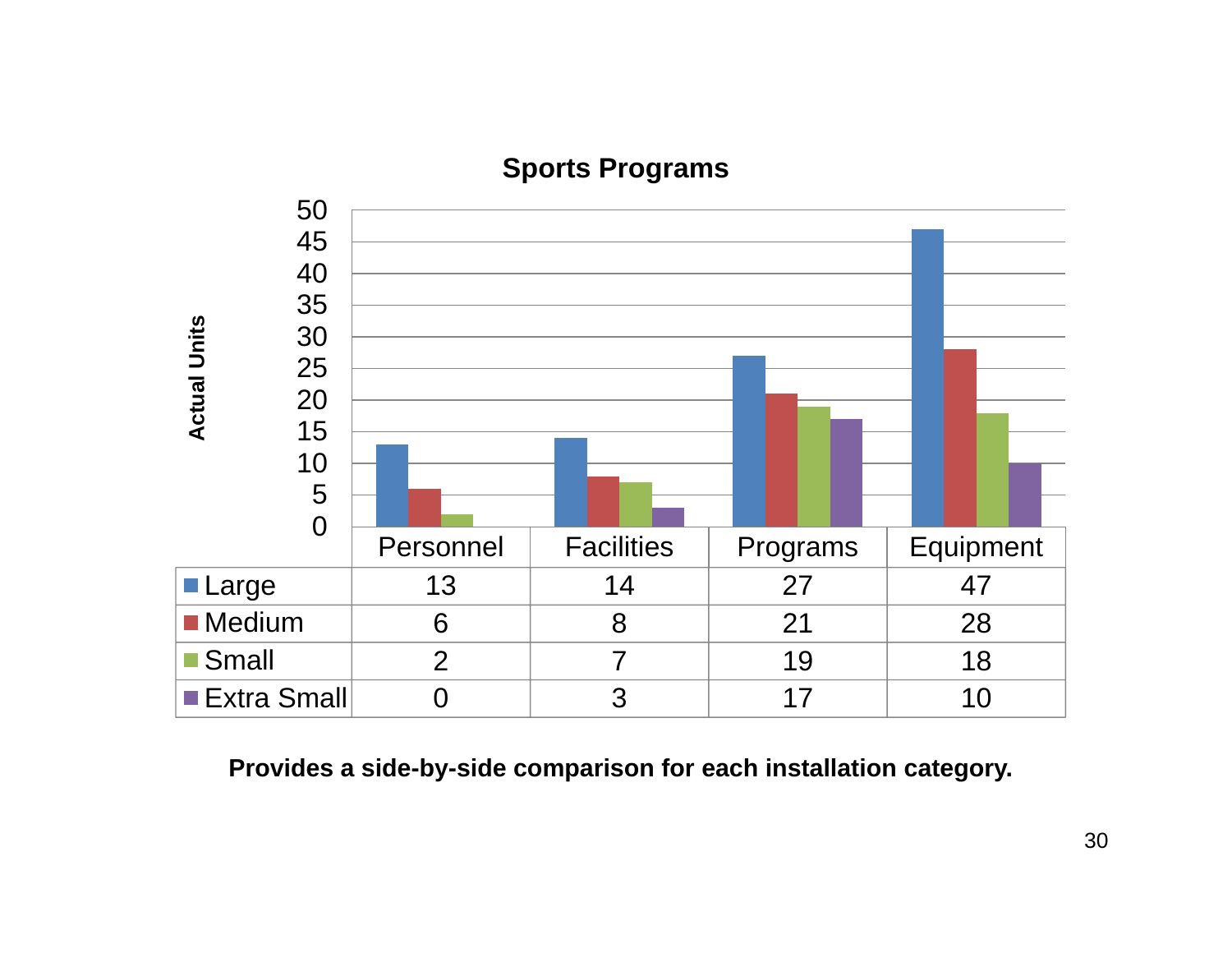## Sports Programs – All Populations

 Competition by individuals or teams representing the unit or higher level, inter-Service sport competition events sanctioned by the Armed Forces Sports Council, as well as national and international sporting events such as the Pan American Games, Conseil International du Sport Militaire (CISM), and the Olympic Games are considered category B MWR activities and are closely related to those in category A in supporting the military mission.

| <b>Personnel</b>                                                                                           | <b>Facilities</b>                                                                                          | <b>Programs</b>                                                                                            | <b>Equipment</b>                                                                                           | <b>Administration</b>                                                                                                                                                                                                                                                                                                                                                                                                                                                                                                                   |
|------------------------------------------------------------------------------------------------------------|------------------------------------------------------------------------------------------------------------|------------------------------------------------------------------------------------------------------------|------------------------------------------------------------------------------------------------------------|-----------------------------------------------------------------------------------------------------------------------------------------------------------------------------------------------------------------------------------------------------------------------------------------------------------------------------------------------------------------------------------------------------------------------------------------------------------------------------------------------------------------------------------------|
| No additional resources<br>beyond what is<br>designated in GPFSAT.<br>See GPFSAT for large<br>populations. | No additional resources<br>beyond what is<br>designated in GPFSAT.<br>See GPFSAT for large<br>populations. | No additional resources<br>beyond what is<br>designated in GPFSAT.<br>See GPFSAT for large<br>populations. | No additional resources<br>beyond what is<br>designated in GPFSAT.<br>See GPFSAT for large<br>populations. | <b>Established local</b><br>operating instruction<br>including policy and<br>procedures.<br>Written evaluation for<br>all programs/events<br>within 30 days.<br>Effective marketing.<br>Adequate fiscal,<br>accounting, and reporting<br>management.<br>No customers permitted<br>unsupervised.<br>All areas monitored for<br>safety at least hourly.<br>Maintain equipment<br>usage data.<br>Program compliant with<br>all safety regulations.<br>Procedures for issue and<br>return of equipment.<br>Adequate equipment<br>inventory. |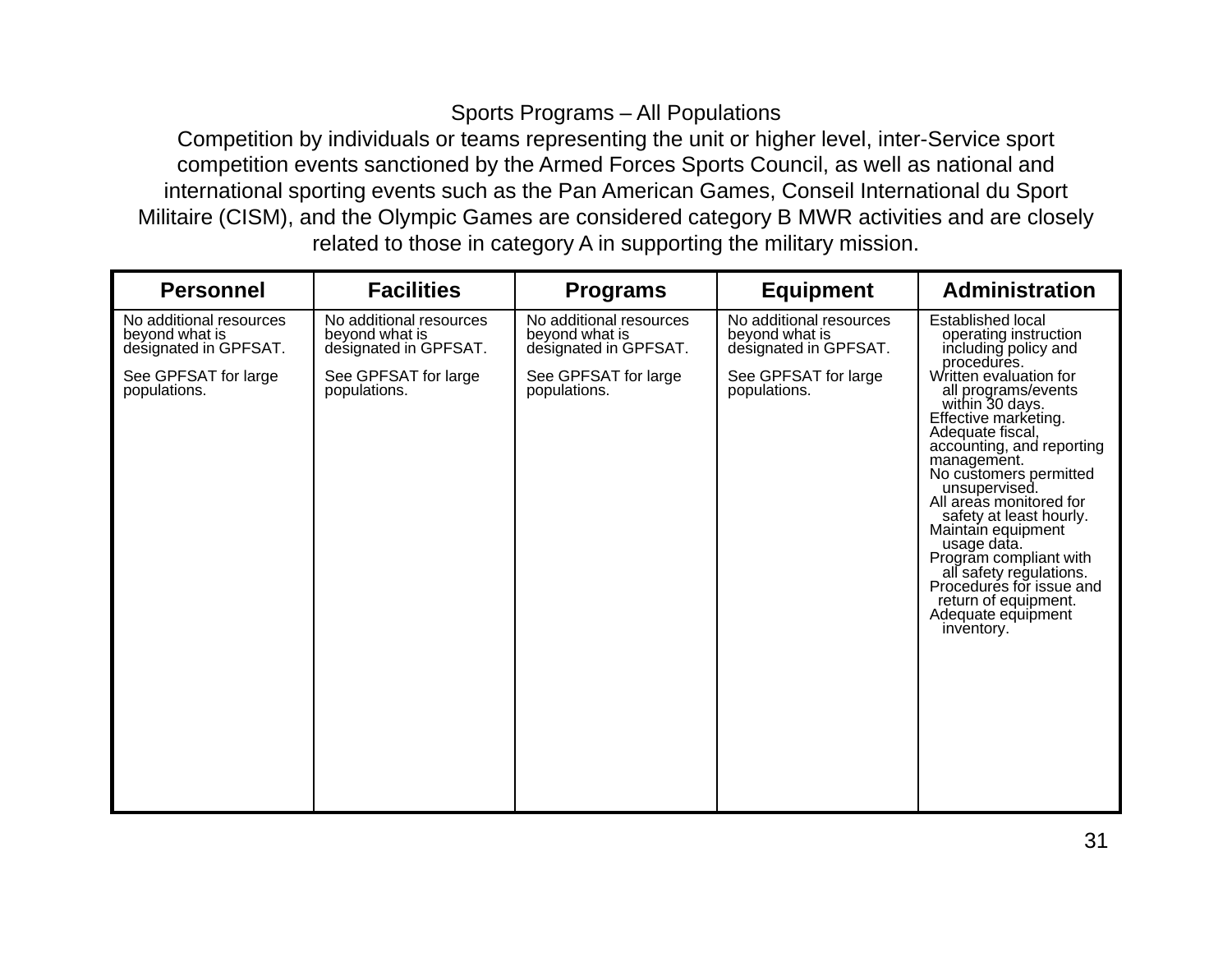# **Youth Activities**